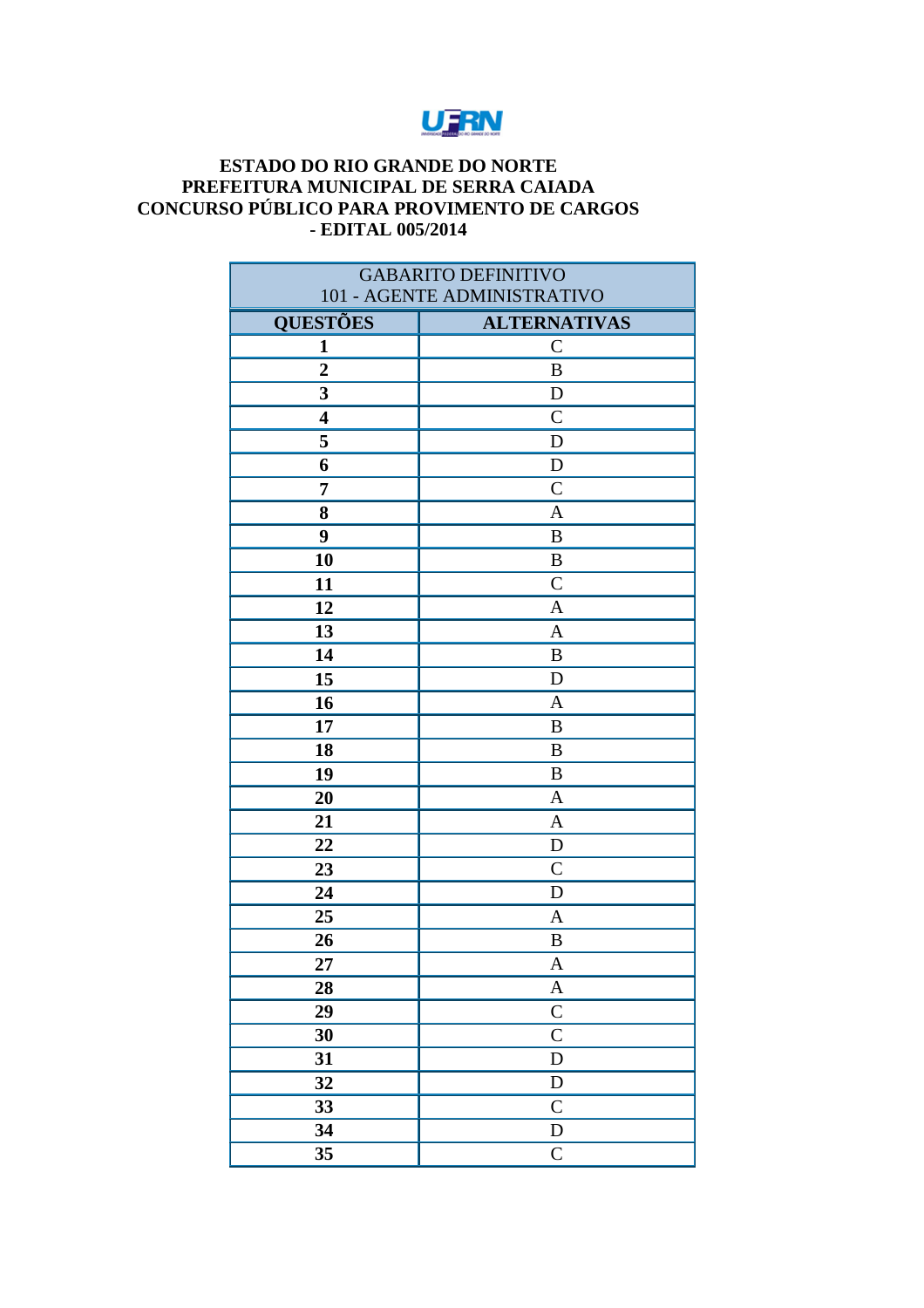| <b>GABARITO DEFINITIVO</b><br>102 - AGENTE DE ENDEMIAS |                       |
|--------------------------------------------------------|-----------------------|
| <b>QUESTÕES</b>                                        | <b>ALTERNATIVAS</b>   |
| 1                                                      | $\mathsf{C}$          |
| $\overline{2}$                                         | $\, {\bf B}$          |
| 3                                                      | D                     |
| $\overline{\mathbf{4}}$                                | $\overline{C}$        |
| 5                                                      | D                     |
| 6                                                      | $\mathbf D$           |
| 7                                                      | $\mathcal{C}$         |
| 8                                                      | $\mathbf{A}$          |
| 9                                                      | $\bf{B}$              |
| 10                                                     | $\, {\bf B}$          |
| 11                                                     | $\mathcal{C}$         |
| 12                                                     | $\mathbf{A}$          |
| 13                                                     | $\overline{A}$        |
| 14                                                     | $\bf{B}$              |
| 15                                                     | $\mathbf D$           |
| 16                                                     | $\mathbf{A}$          |
| 17                                                     | B                     |
| 18                                                     | $\boldsymbol{B}$      |
| 19                                                     | $\, {\bf B}$          |
| 20                                                     | $\mathbf{A}$          |
| 21                                                     | $\mathbf{A}$          |
| 22                                                     | D                     |
| 23                                                     | $\mathcal{C}$         |
| 24                                                     | D                     |
| 25                                                     | A                     |
| 26                                                     | $\boldsymbol{B}$      |
| 27                                                     | A                     |
| 28                                                     | $\boldsymbol{\rm{A}}$ |
| 29                                                     | $\mathbf C$           |
| 30                                                     | $\mathbf C$           |
| 31                                                     | ${\bf D}$             |
| 32                                                     | ${\bf D}$             |
| 33                                                     | $\mathsf{C}$          |
| 34                                                     | ${\bf D}$             |
| 35                                                     | ${\bf C}$             |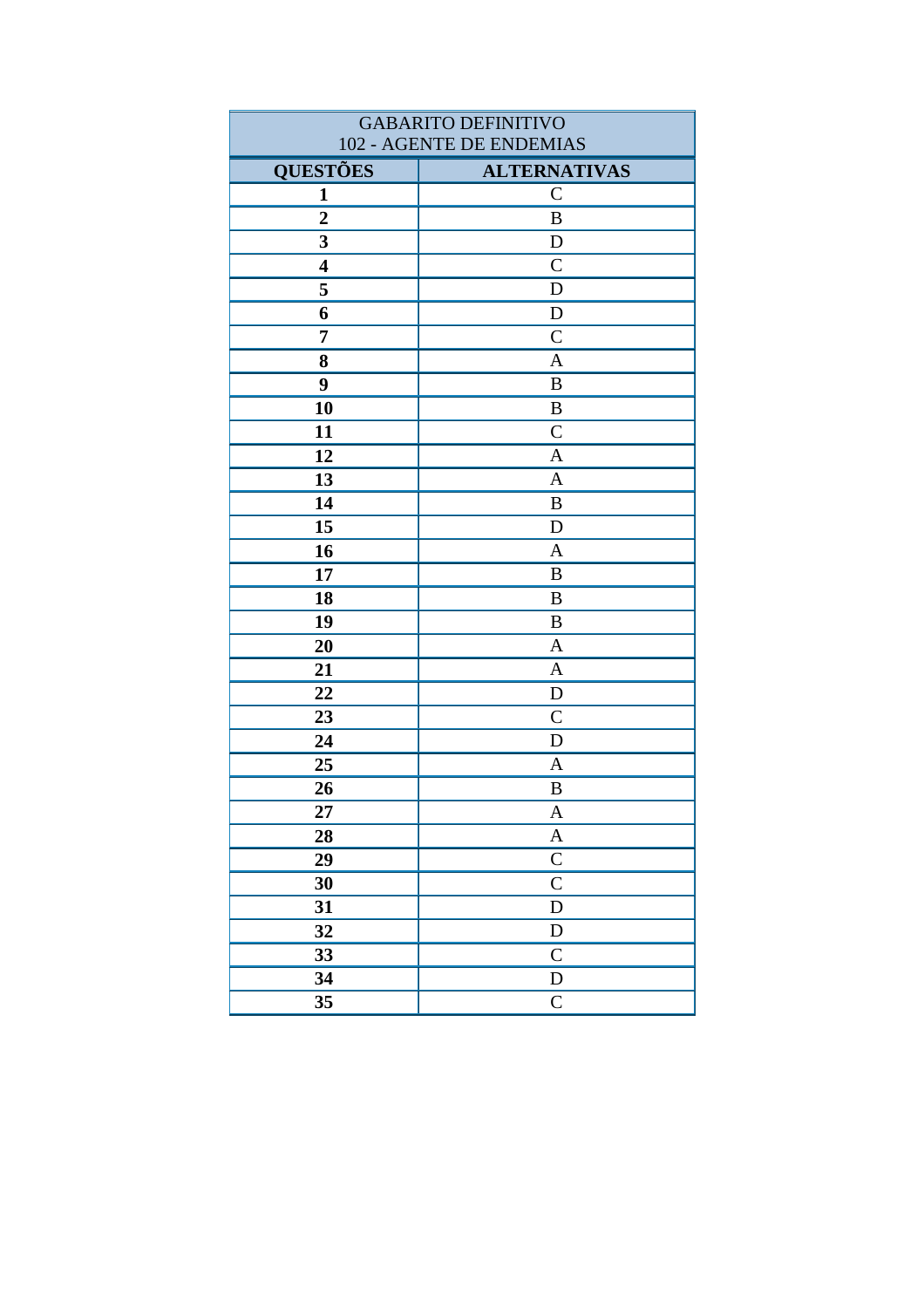| <b>GABARITO DEFINITIVO</b>                |                     |
|-------------------------------------------|---------------------|
| 103 - AGENTE DE SAúDE - ASSENTAMENTO TRêS |                     |
| CORAçõES                                  |                     |
| <b>QUESTÕES</b>                           | <b>ALTERNATIVAS</b> |
| 1                                         | $\mathsf{C}$        |
| $\overline{2}$                            | $\bf{B}$            |
| 3                                         | D                   |
| $\overline{\mathbf{4}}$                   | $\mathcal{C}$       |
| 5                                         | D                   |
| 6                                         | D                   |
| 7                                         | $\mathcal{C}$       |
| 8                                         | $\mathbf{A}$        |
| 9                                         | B                   |
| 10                                        | $\boldsymbol{B}$    |
| 11                                        | $\overline{C}$      |
| 12                                        | $\mathbf{A}$        |
| 13                                        | $\overline{A}$      |
| 14                                        | B                   |
| 15                                        | D                   |
| 16                                        | $\mathbf{A}$        |
| 17                                        | $\bf{B}$            |
| 18                                        | B                   |
| 19                                        | B                   |
| 20                                        | A                   |
| 21                                        | $\mathbf{A}$        |
| 22                                        | D                   |
| 23                                        | $\mathcal{C}$       |
| 24                                        | D                   |
| 25                                        | A                   |
| <b>26</b>                                 | $\, {\bf B}$        |
| 27                                        | A                   |
| 28                                        | $\boldsymbol{A}$    |
| 29                                        | $\mathbf C$         |
| 30                                        | $\mathsf{C}$        |
| 31                                        | D                   |
| 32                                        | ${\rm D}$           |
| 33                                        | $\overline{C}$      |
| 34                                        | ${\bf D}$           |
| 35                                        | $\mathbf C$         |
|                                           |                     |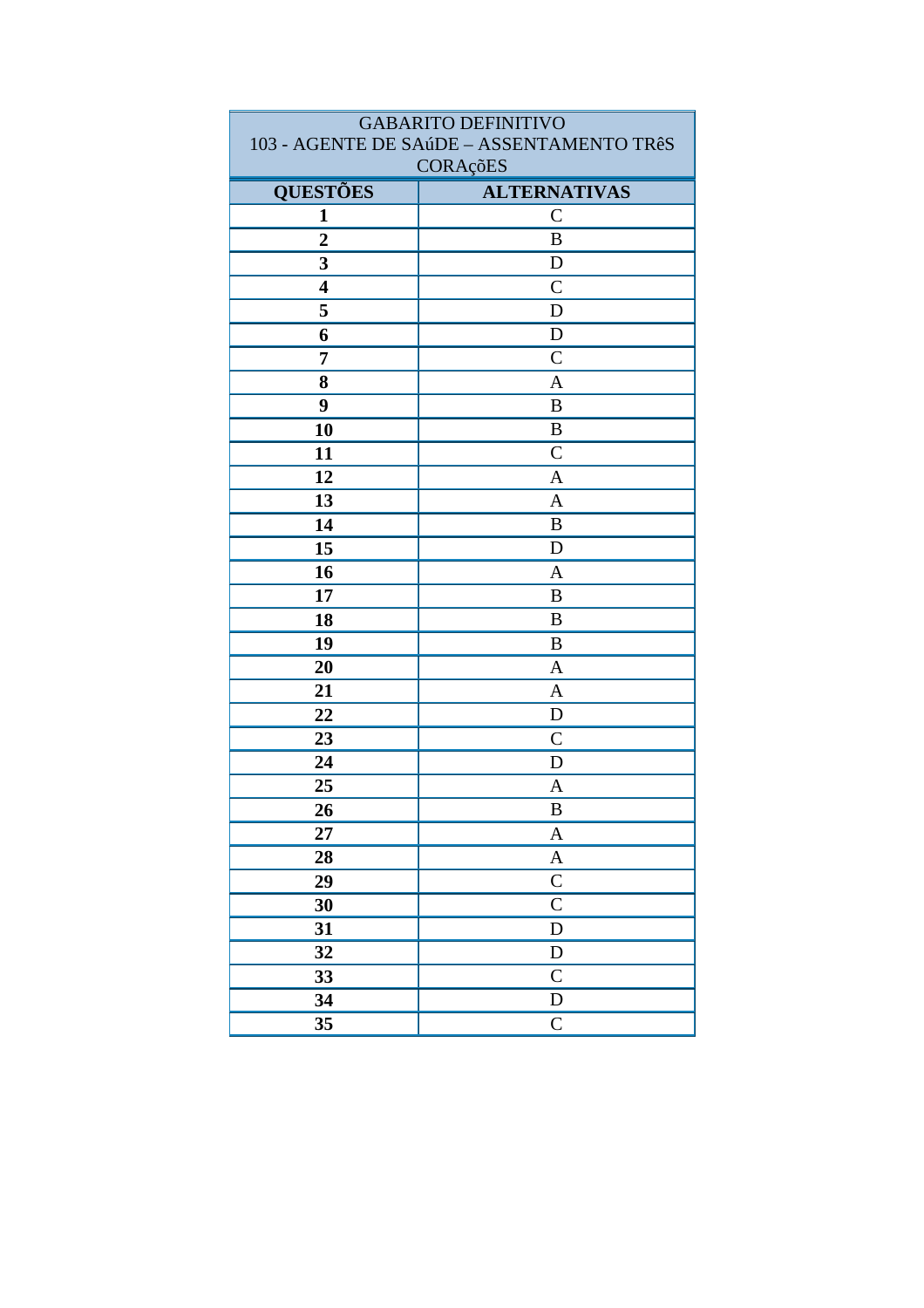| <b>GABARITO DEFINITIVO</b><br>104 - AGENTE DE SAúDE - ZONA URBANA DO |                     |
|----------------------------------------------------------------------|---------------------|
| <b>MUNICíPIO</b>                                                     |                     |
| <b>QUESTÕES</b>                                                      | <b>ALTERNATIVAS</b> |
| 1                                                                    | $\mathsf{C}$        |
| $\overline{2}$                                                       | $\bf{B}$            |
| 3                                                                    | D                   |
| $\overline{\mathbf{4}}$                                              | $\mathcal{C}$       |
| 5                                                                    | D                   |
| 6                                                                    | D                   |
| 7                                                                    | $\mathcal{C}$       |
| 8                                                                    | $\mathbf{A}$        |
| 9                                                                    | B                   |
| 10                                                                   | B                   |
| 11                                                                   | $\mathcal{C}$       |
| 12                                                                   | $\mathbf{A}$        |
| 13                                                                   | $\overline{A}$      |
| 14                                                                   | B                   |
| 15                                                                   | D                   |
| 16                                                                   | $\mathbf{A}$        |
| 17                                                                   | $\bf{B}$            |
| 18                                                                   | B                   |
| 19                                                                   | B                   |
| 20                                                                   | A                   |
| 21                                                                   | $\mathbf{A}$        |
| 22                                                                   | D                   |
| 23                                                                   | $\mathcal{C}$       |
| 24                                                                   | D                   |
| 25                                                                   | A                   |
| 26                                                                   | $\, {\bf B}$        |
| 27                                                                   | A                   |
| 28                                                                   | $\boldsymbol{A}$    |
| 29                                                                   | $\mathbf C$         |
| 30                                                                   | $\mathsf{C}$        |
| 31                                                                   | D                   |
| 32                                                                   | ${\rm D}$           |
| 33                                                                   | $\overline{C}$      |
| 34                                                                   | ${\bf D}$           |
| 35                                                                   | $\mathbf C$         |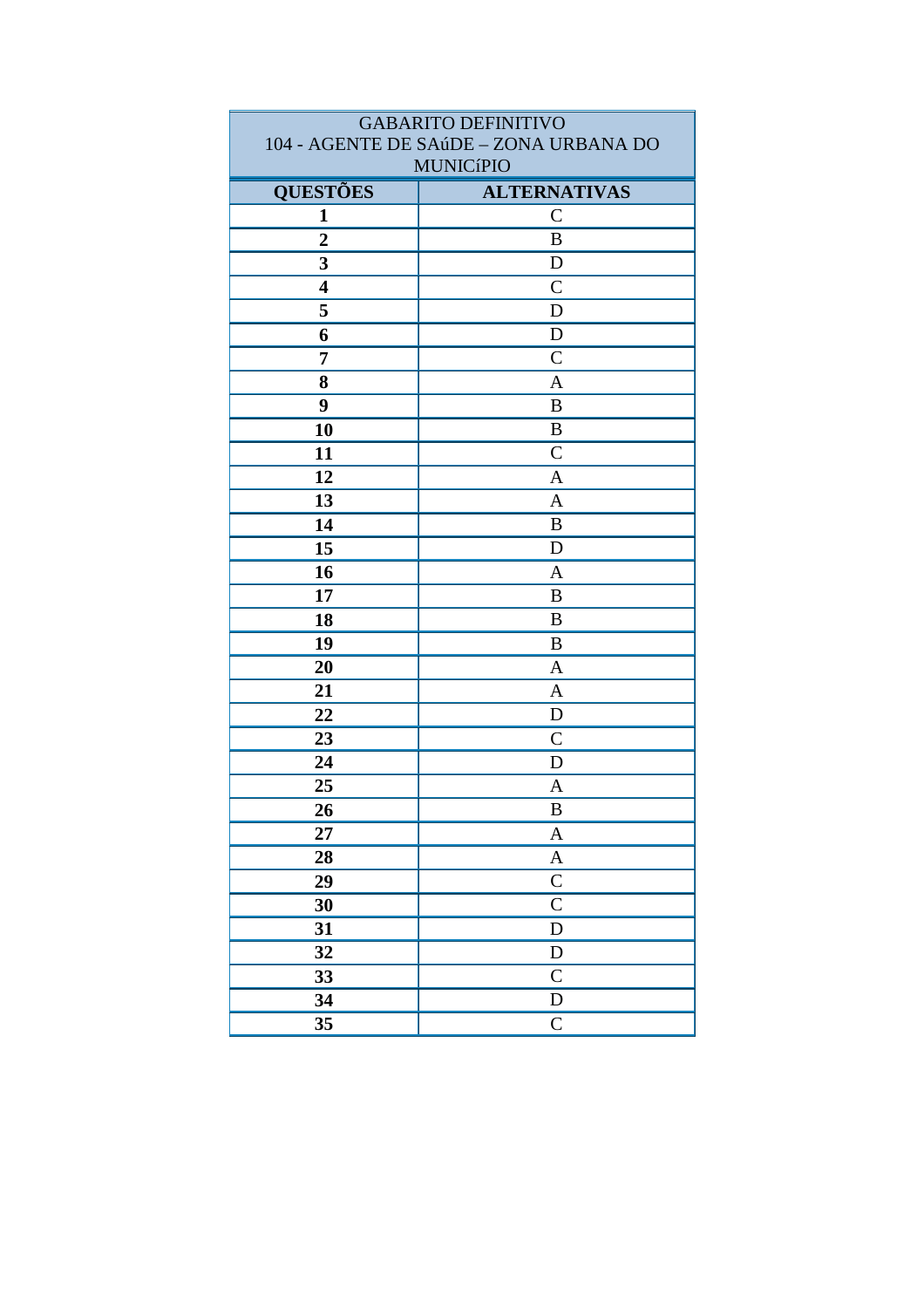| <b>GABARITO DEFINITIVO</b><br>105 - AUXILIAR DE DENTISTA |                                      |
|----------------------------------------------------------|--------------------------------------|
|                                                          |                                      |
| <b>QUESTÕES</b>                                          | <b>ALTERNATIVAS</b><br>$\mathcal{C}$ |
| 1<br>$\overline{2}$                                      | $\, {\bf B}$                         |
| 3                                                        |                                      |
| $\overline{\mathbf{4}}$                                  | D<br>$\mathcal{C}$                   |
|                                                          |                                      |
| 5                                                        | D                                    |
| 6                                                        | $\mathbf D$<br>$\overline{C}$        |
| $\overline{7}$                                           |                                      |
| 8                                                        | $\mathbf{A}$                         |
| 9                                                        | B                                    |
| 10                                                       | B                                    |
| 11                                                       | $\mathcal{C}$                        |
| 12                                                       | $\mathbf{A}$                         |
| 13                                                       | $\overline{A}$                       |
| 14                                                       | $\bf{B}$                             |
| 15                                                       | D                                    |
| 16                                                       | $\mathbf{A}$                         |
| 17                                                       | $\, {\bf B}$                         |
| 18                                                       | $\bf{B}$                             |
| 19                                                       | B                                    |
| 20                                                       | $\mathbf{A}$                         |
| 21                                                       | $\mathbf{A}$                         |
| 22                                                       | $\mathbf D$                          |
| 23                                                       | $\mathcal{C}$                        |
| 24                                                       | D                                    |
| 25                                                       | A                                    |
| 26                                                       | $\, {\bf B}$                         |
| 27                                                       | A                                    |
| 28                                                       | $\boldsymbol{A}$                     |
| 29                                                       | $\mathbf C$                          |
| 30                                                       | $\mathsf{C}$                         |
| 31                                                       | D                                    |
| 32                                                       | ${\rm D}$                            |
| 33                                                       | $\mathsf{C}$                         |
| 34                                                       | ${\bf D}$                            |
| 35                                                       | $\mathsf{C}$                         |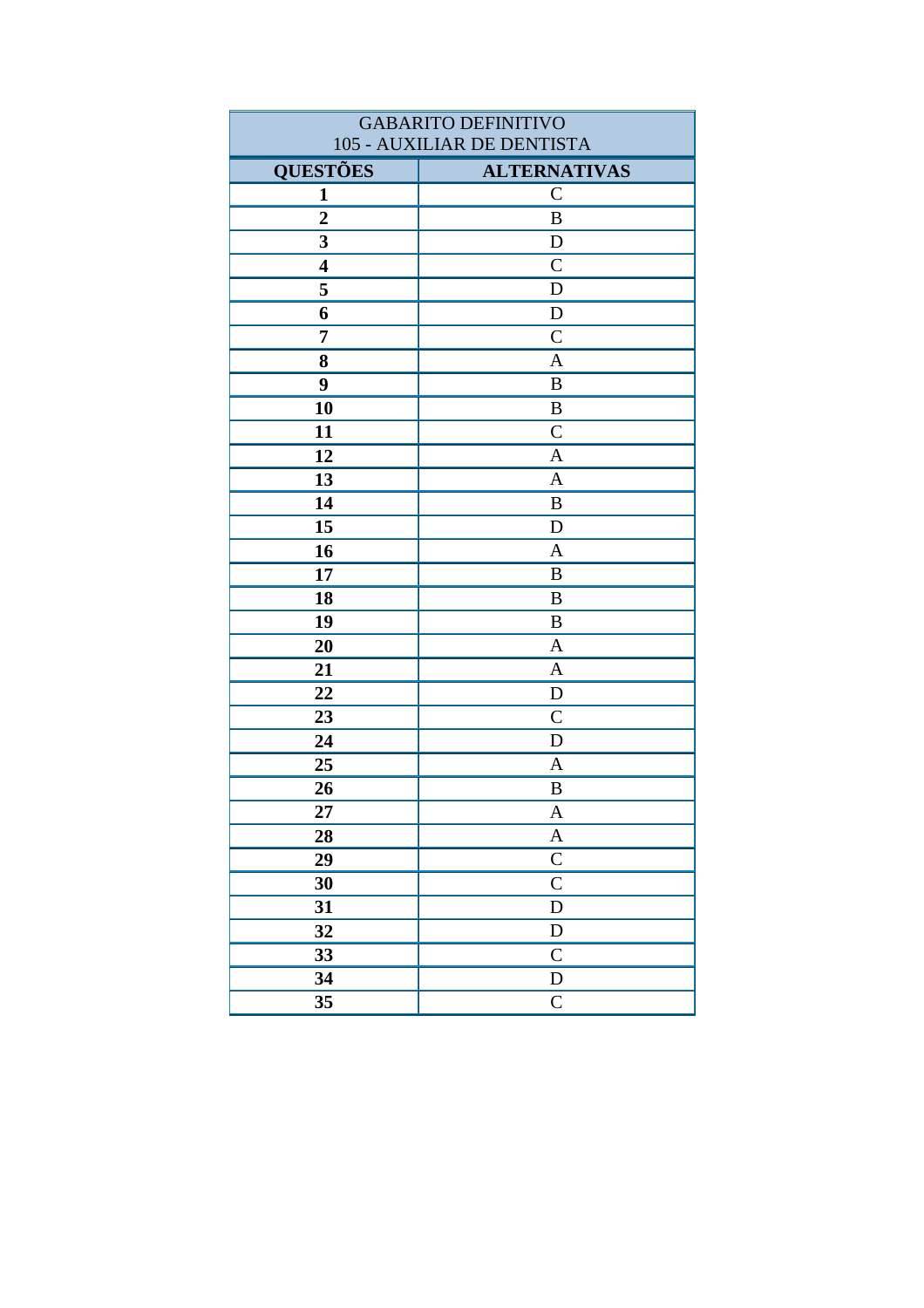| <b>GABARITO DEFINITIVO</b> |                                   |
|----------------------------|-----------------------------------|
|                            | 106 - AUXILIAR DE SERVIçOS GERAIS |
| <b>QUESTÕES</b>            | <b>ALTERNATIVAS</b>               |
| $\mathbf{1}$               | $\mathcal{C}$                     |
| $\overline{2}$             | $\bf{B}$                          |
| 3                          | $\mathbf D$                       |
| $\overline{\mathbf{4}}$    | $\overline{C}$                    |
| 5                          | D                                 |
| 6                          | $\mathbf D$                       |
| 7                          | $\mathcal{C}$                     |
| 8                          | $\overline{A}$                    |
| 9                          | $\bf{B}$                          |
| 10                         | $\, {\bf B}$                      |
| 11                         | $\overline{C}$                    |
| 12                         | $\overline{A}$                    |
| 13                         | $\mathbf{A}$                      |
| 14                         | B                                 |
| 15                         | D                                 |
| 16                         | $\mathbf{A}$                      |
| 17                         | $\bf{B}$                          |
| 18                         | B                                 |
| 19                         | $\bf{B}$                          |
| 20                         | $\mathbf{A}$                      |
| 21                         | $\mathbf{A}$                      |
| 22                         | D                                 |
| 23                         | $\mathcal{C}$                     |
| 24                         | $\mathbf D$                       |
| 25                         | $\mathbf{A}$                      |
| 26                         | $\bf{B}$                          |
| 27                         | A                                 |
| 28                         | $\boldsymbol{A}$                  |
| 29                         | $\mathbf C$                       |
| 30                         | $\overline{C}$                    |
| 31                         | ${\bf D}$                         |
| 32                         | ${\rm D}$                         |
| 33                         | $\mathbf C$                       |
| 34                         | ${\rm D}$                         |
| 35                         | $\mathsf{C}$                      |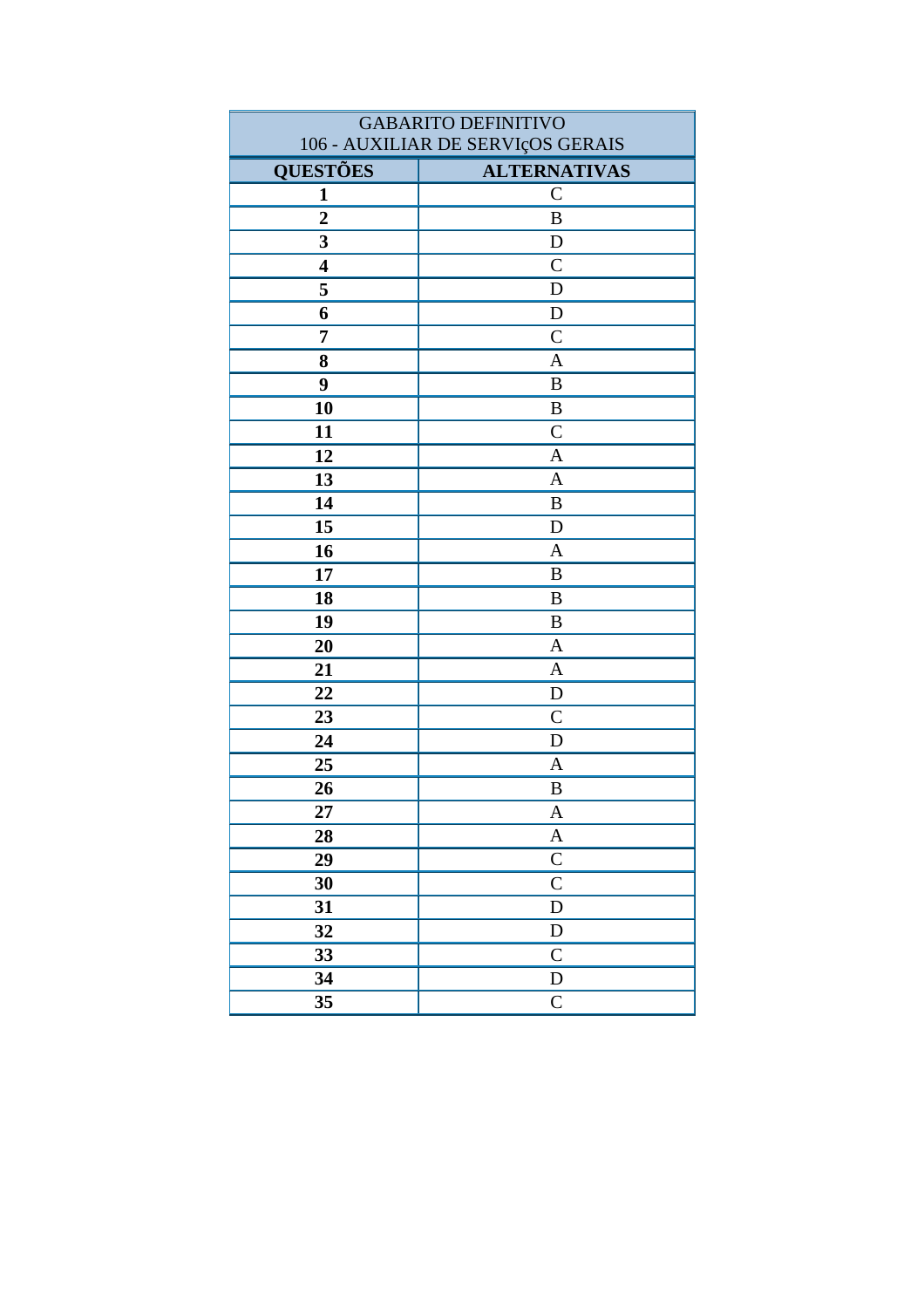| <b>GABARITO DEFINITIVO</b> |                     |
|----------------------------|---------------------|
| 107 - FISCAL DE OBRAS      |                     |
| <b>QUESTÕES</b>            | <b>ALTERNATIVAS</b> |
| 1                          | $\mathbf C$         |
| $\overline{2}$             | $\, {\bf B}$        |
| 3                          | D                   |
| $\overline{\mathbf{4}}$    | $\mathcal{C}$       |
| 5                          | D                   |
| 6                          | ${\bf D}$           |
| 7                          | $\mathcal{C}$       |
| 8                          | $\mathbf{A}$        |
| 9                          | B                   |
| 10                         | B                   |
| 11                         | $\mathcal{C}$       |
| 12                         | $\mathbf{A}$        |
| 13                         | $\overline{A}$      |
| 14                         | B                   |
| 15                         | D                   |
| 16                         | $\mathbf{A}$        |
| 17                         | $\, {\bf B}$        |
| 18                         | $\, {\bf B}$        |
| 19                         | B                   |
| 20                         | $\mathbf{A}$        |
| 21                         | $\mathbf{A}$        |
| 22                         | D                   |
| 23                         | $\mathcal{C}$       |
| 24                         | D                   |
| 25                         | A                   |
| 26                         | $\, {\bf B}$        |
| 27                         | A                   |
| 28                         | $\boldsymbol{A}$    |
| 29                         | $\mathsf C$         |
| 30                         | $\overline{C}$      |
| 31                         | D                   |
| 32                         | ${\bf D}$           |
| 33                         | $\mathsf{C}$        |
| 34                         | ${\bf D}$           |
| 35                         | $\mathsf{C}$        |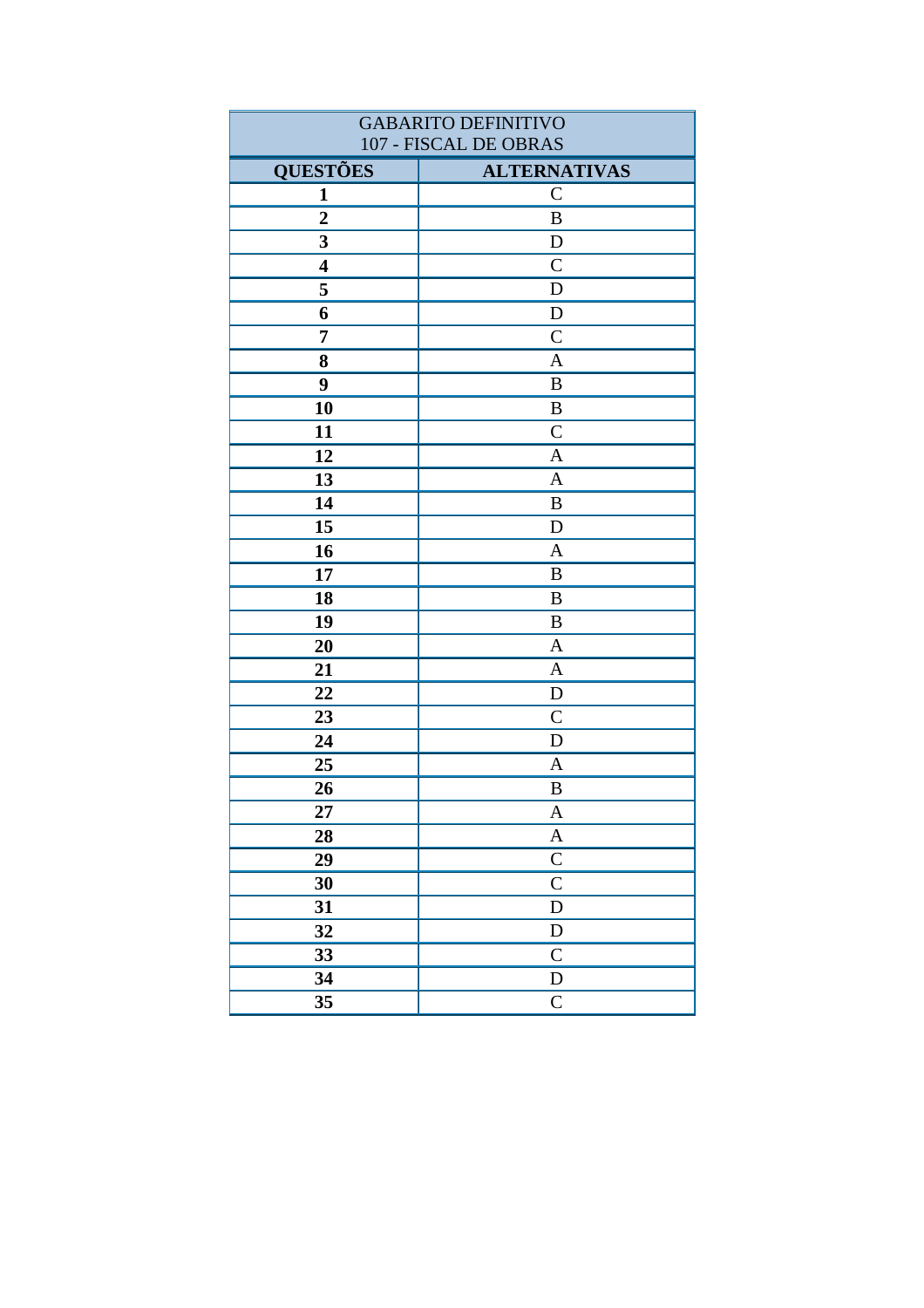| <b>GABARITO DEFINITIVO</b> |                           |
|----------------------------|---------------------------|
|                            | 108 - MERENDEIRA          |
| <b>QUESTÕES</b>            | <b>ALTERNATIVAS</b>       |
| $\mathbf{1}$               | $\mathbf C$               |
| $\overline{2}$             | $\, {\bf B}$              |
| $\overline{\mathbf{3}}$    | $\mathbf D$               |
| $\overline{\mathbf{4}}$    | $\mathsf{C}$              |
| 5                          | $\mathbf D$               |
| 6                          | ${\bf D}$                 |
| $\overline{7}$             | $\mathcal{C}$             |
| 8                          | A                         |
| 9                          | $\, {\bf B}$              |
| 10                         | B                         |
| 11                         | $\overline{C}$            |
| 12                         | $\mathbf{A}$              |
| 13                         | $\mathbf{A}$              |
| 14                         | B                         |
| 15                         | $\mathbf D$               |
| 16                         | $\mathbf{A}$              |
| 17                         | B                         |
| 18                         | B                         |
| 19                         | B                         |
| 20                         | $\mathbf{A}$              |
| 21                         | $\mathbf{A}$              |
| 22                         | $\mathbf D$               |
| 23                         | $\mathcal{C}$             |
| 24                         | $\mathbf D$               |
| 25                         | $\mathbf{A}$              |
| 26                         | $\, {\bf B}$              |
| 27                         | $\boldsymbol{A}$          |
| 28                         | $\boldsymbol{A}$          |
| 29                         | $\overline{C}$            |
| 30                         | $\overline{\overline{C}}$ |
| 31                         | D                         |
| 32                         | ${\bf D}$                 |
| 33                         | $\mathbf C$               |
| 34                         | ${\bf D}$                 |
| 35                         | $\mathsf{C}$              |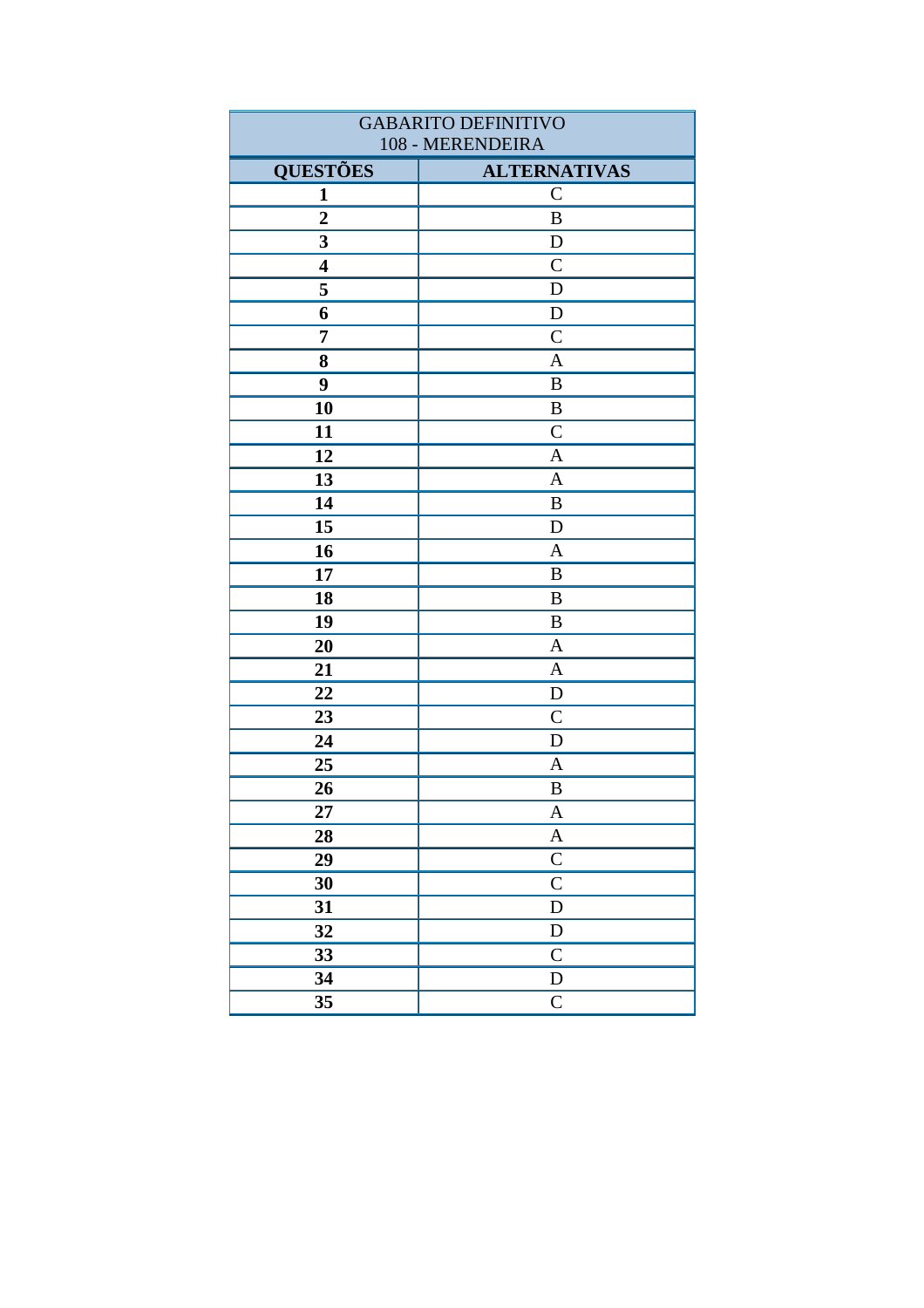| <b>GABARITO DEFINITIVO</b> |                           |
|----------------------------|---------------------------|
|                            | 109 - MOTORISTA           |
| <b>QUESTÕES</b>            | <b>ALTERNATIVAS</b>       |
| $\mathbf{1}$               | $\mathbf C$               |
| $\overline{2}$             | $\, {\bf B}$              |
| $\overline{\mathbf{3}}$    | $\mathbf D$               |
| $\overline{\mathbf{4}}$    | $\mathcal{C}$             |
| 5                          | $\mathbf D$               |
| 6                          | ${\bf D}$                 |
| $\overline{7}$             | $\mathcal{C}$             |
| 8                          | A                         |
| 9                          | $\, {\bf B}$              |
| 10                         | B                         |
| 11                         | $\overline{C}$            |
| 12                         | $\mathbf{A}$              |
| 13                         | $\mathbf{A}$              |
| 14                         | B                         |
| 15                         | $\mathbf D$               |
| 16                         | $\mathbf{A}$              |
| 17                         | B                         |
| 18                         | B                         |
| 19                         | B                         |
| 20                         | $\mathbf{A}$              |
| 21                         | $\mathbf{A}$              |
| 22                         | $\mathbf D$               |
| 23                         | $\mathcal{C}$             |
| 24                         | $\mathbf D$               |
| 25                         | $\mathbf{A}$              |
| 26                         | $\, {\bf B}$              |
| 27                         | $\boldsymbol{A}$          |
| 28                         | $\boldsymbol{A}$          |
| 29                         | $\overline{C}$            |
| 30                         | $\overline{\overline{C}}$ |
| 31                         | D                         |
| 32                         | ${\bf D}$                 |
| 33                         | $\mathbf C$               |
| 34                         | ${\bf D}$                 |
| 35                         | $\mathsf{C}$              |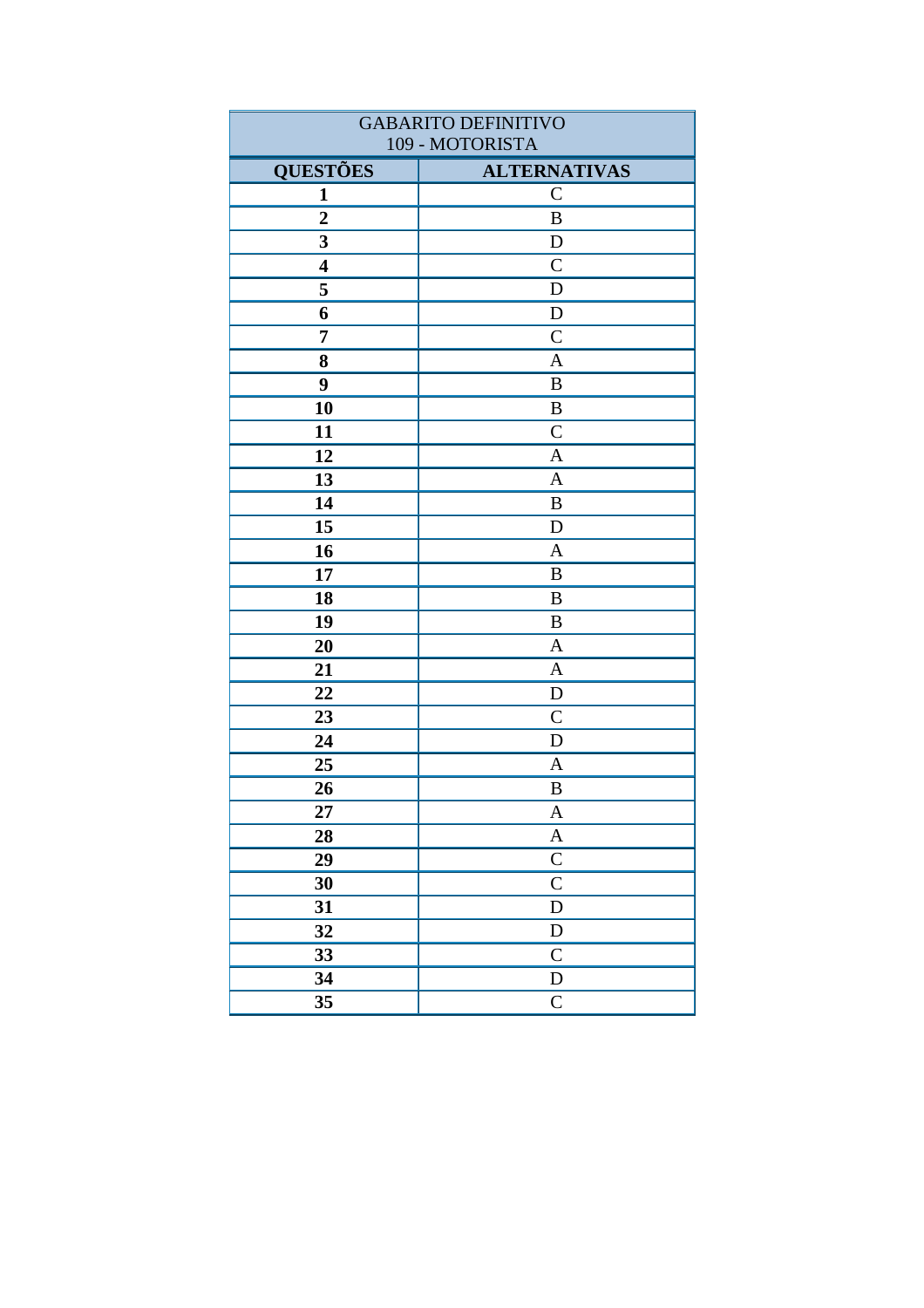| <b>GABARITO DEFINITIVO</b> |                                    |
|----------------------------|------------------------------------|
|                            | 110 - OPERADOR DE MáQUINAS PESADAS |
| <b>QUESTÕES</b>            | <b>ALTERNATIVAS</b>                |
| $\mathbf{1}$               | $\mathcal{C}$                      |
| $\overline{2}$             | $\, {\bf B}$                       |
| 3                          | D                                  |
| $\overline{\mathbf{4}}$    | $\mathcal{C}$                      |
| 5                          | $\mathbf D$                        |
| 6                          | $\mathbf D$                        |
| 7                          | $\overline{C}$                     |
| 8                          | $\overline{A}$                     |
| 9                          | $\bf{B}$                           |
| 10                         | $\bf{B}$                           |
| 11                         | $\mathcal{C}$                      |
| 12                         | $\mathbf{A}$                       |
| 13                         | $\mathbf{A}$                       |
| 14                         | B                                  |
| 15                         | D                                  |
| 16                         | $\mathbf{A}$                       |
| 17                         | $\, {\bf B}$                       |
| 18                         | $\bf{B}$                           |
| 19                         | B                                  |
| 20                         | $\mathbf{A}$                       |
| 21                         | $\mathbf{A}$                       |
| 22                         | $\mathbf D$                        |
| 23                         | $\mathcal{C}$                      |
| 24                         | D                                  |
| 25                         | $\mathbf{A}$                       |
| 26                         | B                                  |
| 27                         | A                                  |
| 28                         | $\mathbf A$                        |
| 29                         | $\mathbf C$                        |
| 30                         | $\overline{C}$                     |
| 31                         | $\mathbf D$                        |
| 32                         | ${\rm D}$                          |
| 33                         | $\mathsf{C}$                       |
| 34                         | ${\bf D}$                          |
| 35                         | $\mathsf{C}$                       |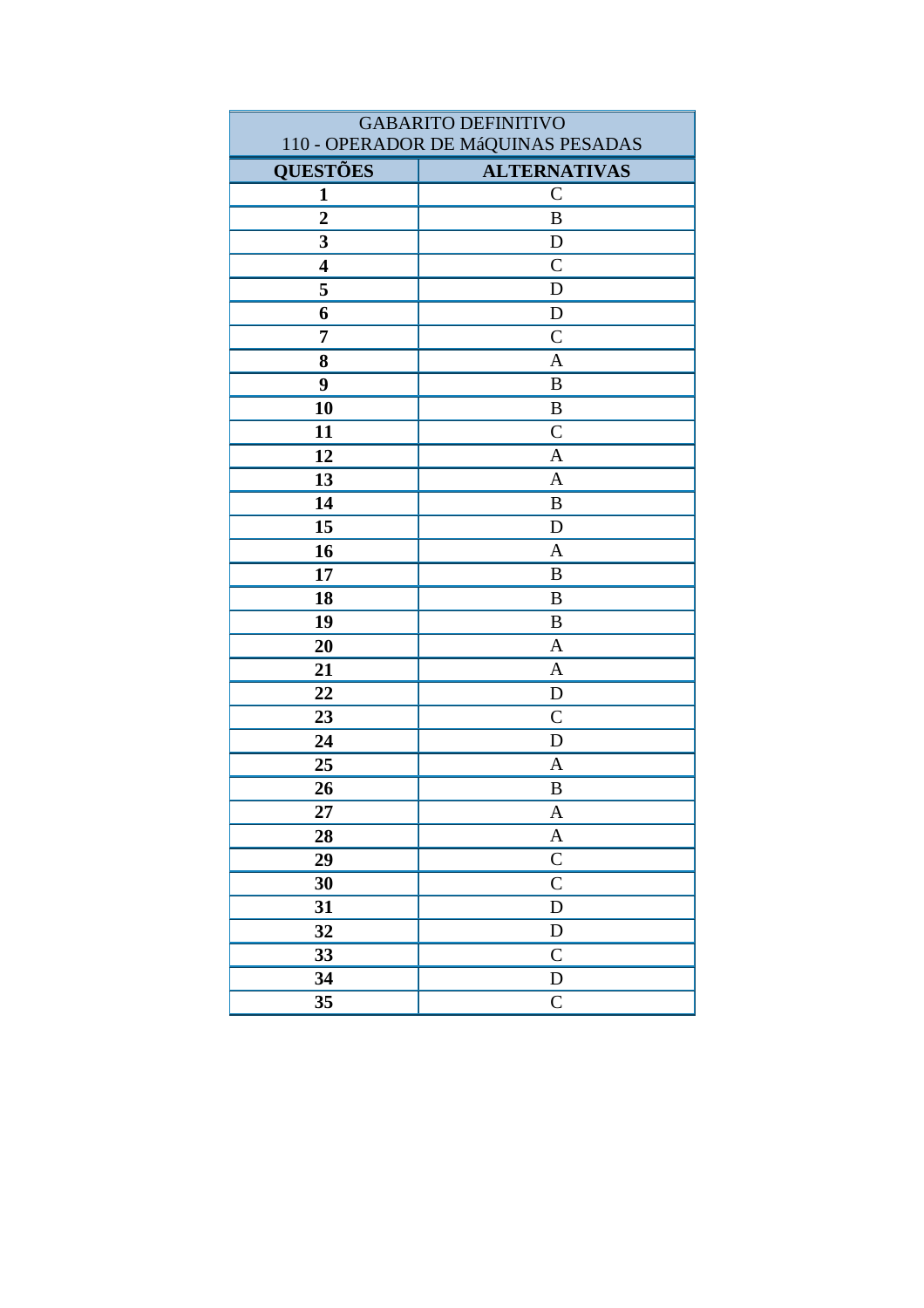| <b>GABARITO DEFINITIVO</b> |                                   |
|----------------------------|-----------------------------------|
|                            | 111 - OPERADOR DE MICROCOMPUTADOR |
| <b>QUESTÕES</b>            | <b>ALTERNATIVAS</b>               |
| $\mathbf{1}$               | $\mathcal{C}$                     |
| $\overline{2}$             | $\, {\bf B}$                      |
| 3                          | $\mathbf D$                       |
| $\overline{\mathbf{4}}$    | $\mathcal{C}$                     |
| 5                          | D                                 |
| 6                          | $\mathbf D$                       |
| 7                          | $\overline{C}$                    |
| 8                          | $\overline{A}$                    |
| 9                          | $\bf{B}$                          |
| 10                         | $\bf{B}$                          |
| 11                         | $\mathcal{C}$                     |
| 12                         | $\mathbf{A}$                      |
| 13                         | $\overline{A}$                    |
| 14                         | $\bf{B}$                          |
| 15                         | D                                 |
| 16                         | $\mathbf{A}$                      |
| 17                         | $\, {\bf B}$                      |
| 18                         | B                                 |
| 19                         | B                                 |
| 20                         | $\mathbf{A}$                      |
| 21                         | $\mathbf{A}$                      |
| 22                         | $\mathbf D$                       |
| 23                         | $\mathcal{C}$                     |
| 24                         | D                                 |
| 25                         | $\mathbf{A}$                      |
| 26                         | B                                 |
| 27                         | A                                 |
| 28                         | $\mathbf A$                       |
| 29                         | $\mathbf C$                       |
| 30                         | $\overline{C}$                    |
| 31                         | $\mathbf D$                       |
| 32                         | ${\rm D}$                         |
| 33                         | $\mathsf{C}$                      |
| 34                         | ${\bf D}$                         |
| 35                         | $\mathsf{C}$                      |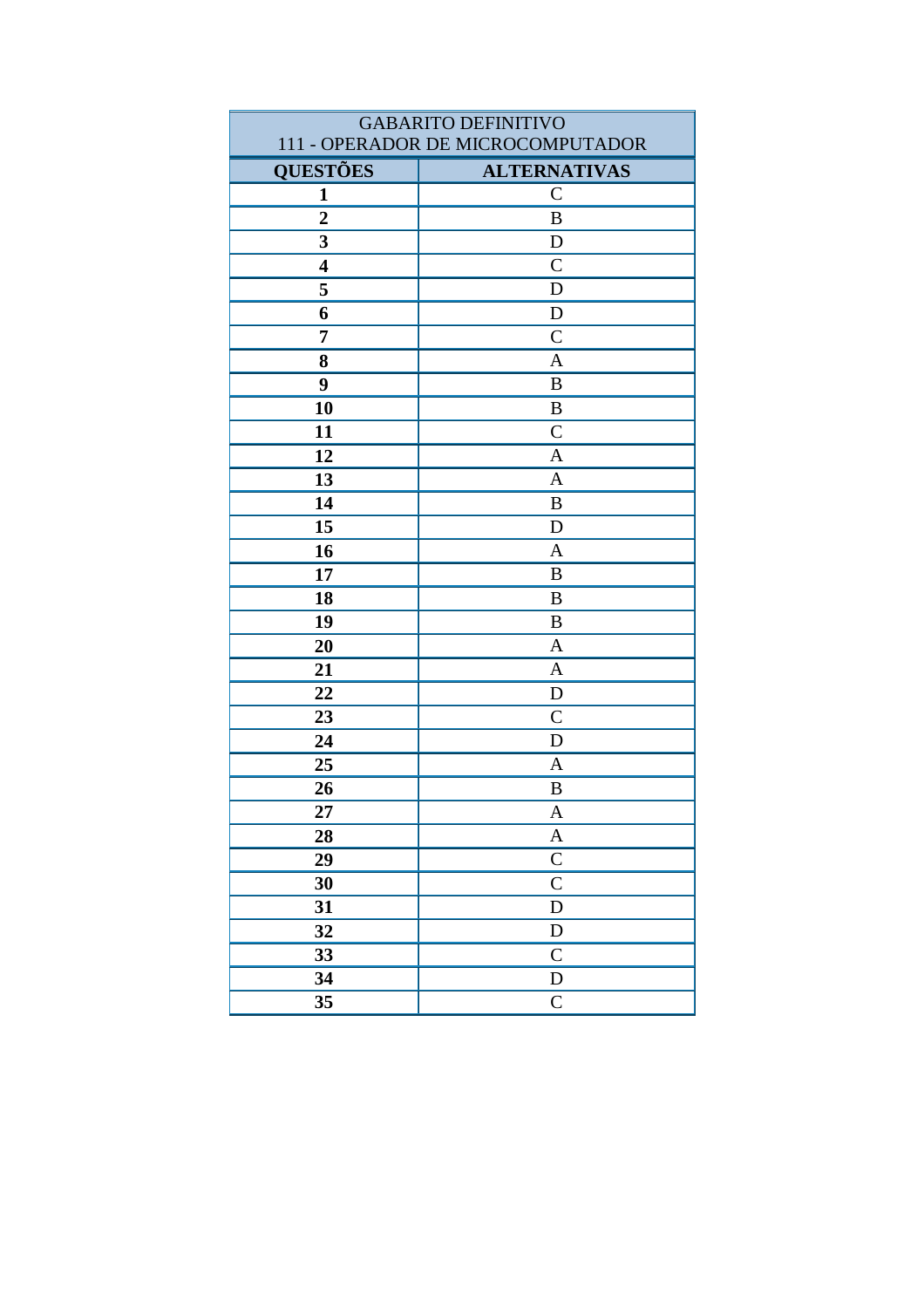| <b>GABARITO DEFINITIVO</b> |                     |
|----------------------------|---------------------|
|                            | 112 - PORTEIRO      |
| <b>QUESTÕES</b>            | <b>ALTERNATIVAS</b> |
| 1                          | $\mathbf C$         |
| $\boldsymbol{2}$           | B                   |
| $\mathbf{3}$               | D                   |
| $\overline{\mathbf{4}}$    | $\mathsf{C}$        |
| 5                          | $\mathbf D$         |
| 6                          | ${\bf D}$           |
| $\overline{7}$             | $\mathcal{C}$       |
| 8                          | A                   |
| 9                          | $\, {\bf B}$        |
| 10                         | B                   |
| 11                         | $\mathcal{C}$       |
| 12                         | $\mathbf{A}$        |
| 13                         | $\mathbf{A}$        |
| 14                         | B                   |
| 15                         | $\mathbf D$         |
| 16                         | $\mathbf{A}$        |
| 17                         | B                   |
| 18                         | $\bf{B}$            |
| 19                         | B                   |
| 20                         | $\mathbf{A}$        |
| 21                         | $\mathbf{A}$        |
| 22                         | D                   |
| 23                         | $\mathcal{C}$       |
| 24                         | $\mathbf D$         |
| 25                         | A                   |
| 26                         | B                   |
| 27                         | $\mathbf{A}$        |
| 28                         | $\boldsymbol{A}$    |
| 29                         | $\overline{C}$      |
| 30                         | $\mathsf{C}$        |
| 31                         | $\mathbf D$         |
| 32                         | ${\rm D}$           |
| 33                         | $\overline{C}$      |
| 34                         | ${\bf D}$           |
| 35                         | $\overline{C}$      |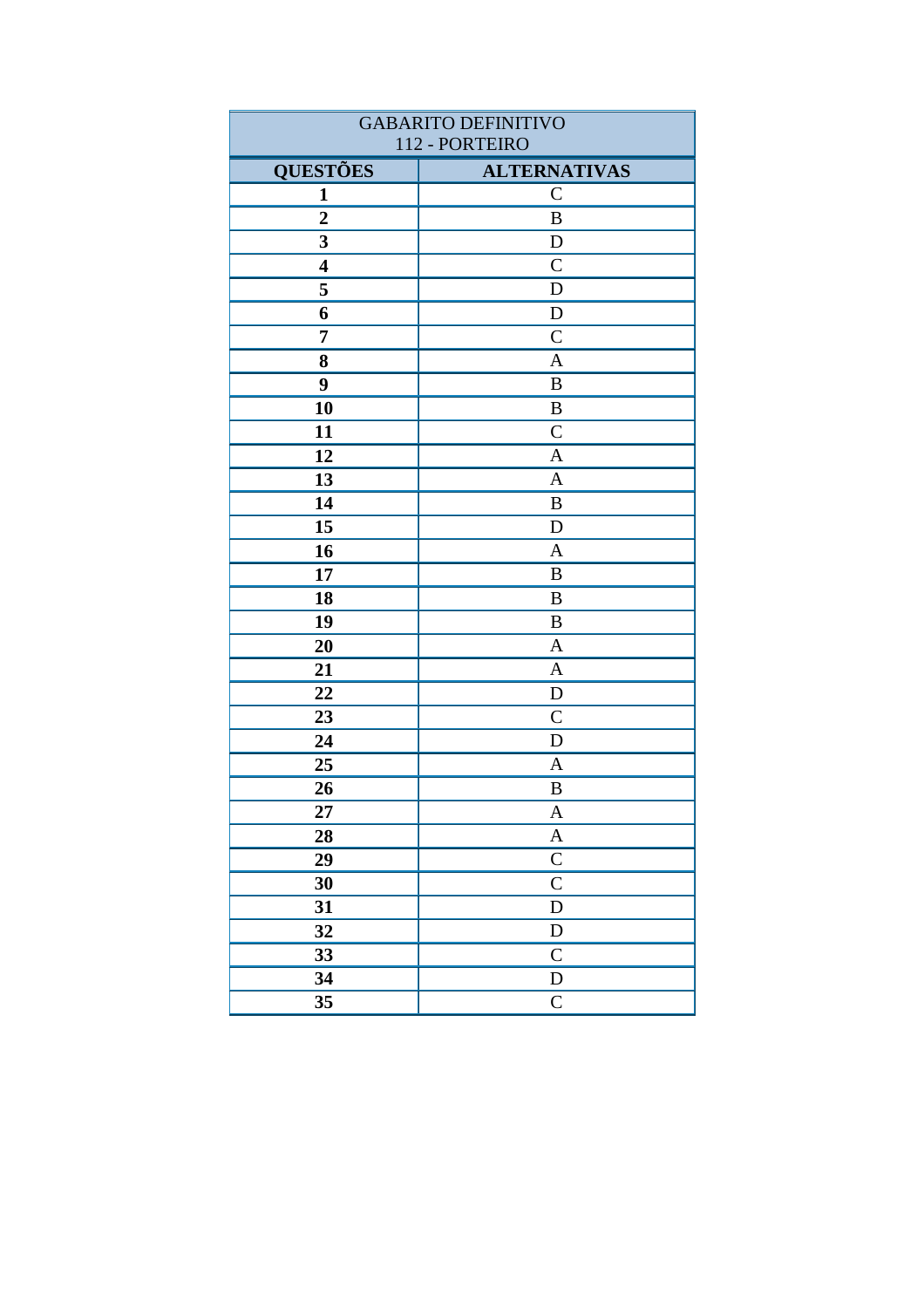| <b>GABARITO DEFINITIVO</b> |                           |
|----------------------------|---------------------------|
| 113 - RECEPCIONISTA        |                           |
| <b>QUESTÕES</b>            | <b>ALTERNATIVAS</b>       |
| $\mathbf{1}$               | $\mathbf C$               |
| $\overline{2}$             | $\, {\bf B}$              |
| $\overline{\mathbf{3}}$    | $\mathbf D$               |
| $\overline{\mathbf{4}}$    | $\mathsf{C}$              |
| 5                          | $\mathbf D$               |
| 6                          | ${\bf D}$                 |
| $\overline{7}$             | $\mathcal{C}$             |
| 8                          | A                         |
| 9                          | $\, {\bf B}$              |
| 10                         | B                         |
| 11                         | $\overline{C}$            |
| 12                         | $\mathbf{A}$              |
| 13                         | $\mathbf{A}$              |
| 14                         | B                         |
| 15                         | $\mathbf D$               |
| 16                         | $\mathbf{A}$              |
| 17                         | B                         |
| 18                         | $\bf{B}$                  |
| 19                         | B                         |
| 20                         | $\mathbf{A}$              |
| 21                         | $\mathbf{A}$              |
| 22                         | $\mathbf D$               |
| 23                         | $\mathcal{C}$             |
| 24                         | $\mathbf D$               |
| 25                         | $\mathbf{A}$              |
| 26                         | $\, {\bf B}$              |
| 27                         | $\boldsymbol{A}$          |
| 28                         | $\boldsymbol{A}$          |
| 29                         | $\overline{C}$            |
| 30                         | $\overline{\overline{C}}$ |
| 31                         | D                         |
| 32                         | ${\bf D}$                 |
| 33                         | $\mathbf C$               |
| 34                         | ${\bf D}$                 |
| 35                         | $\mathsf{C}$              |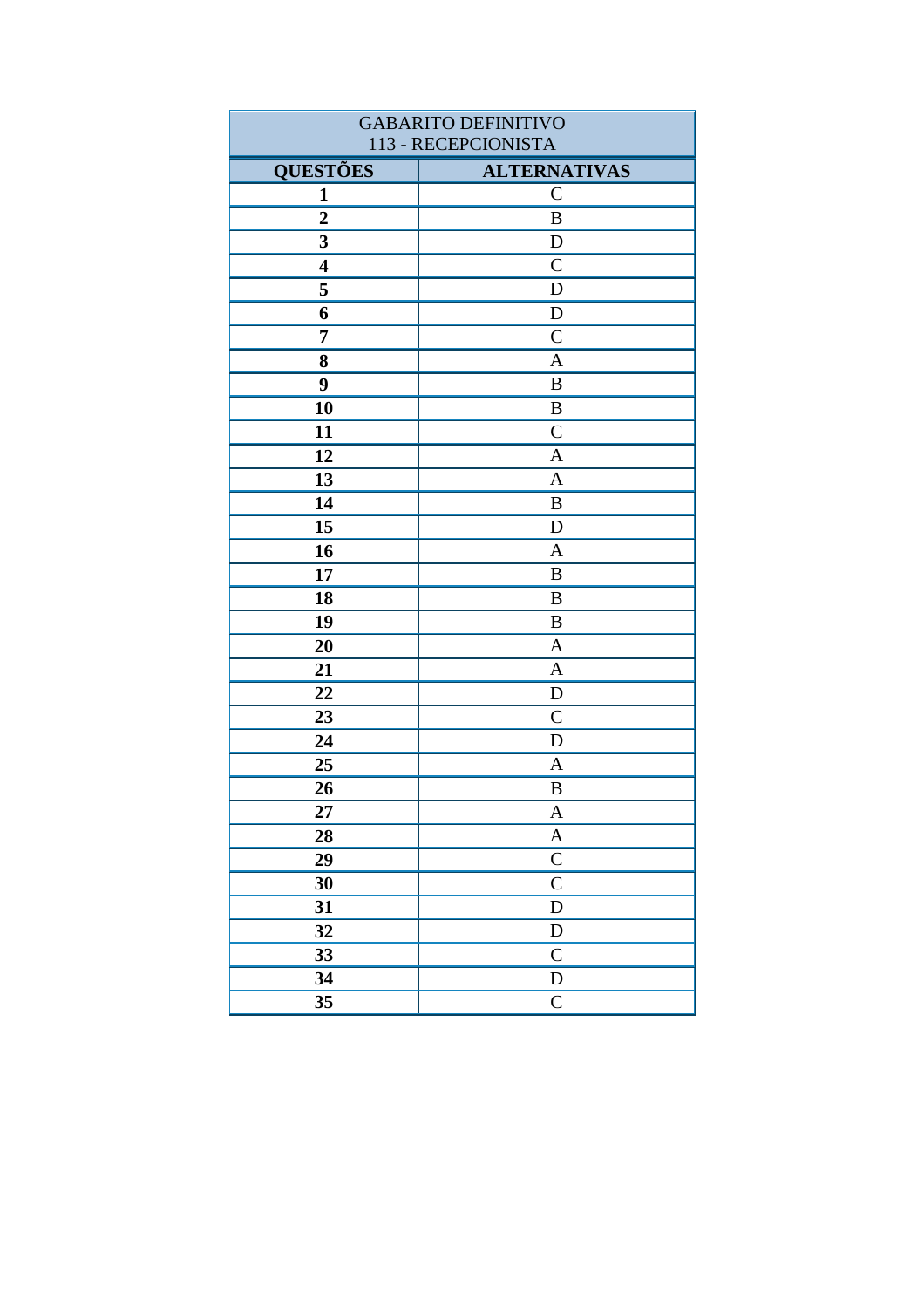| <b>GABARITO DEFINITIVO</b>  |                     |
|-----------------------------|---------------------|
| 114 - TéCNICO DE ENFERMAGEM |                     |
| <b>QUESTÕES</b>             | <b>ALTERNATIVAS</b> |
| 1                           | $\mathsf{C}$        |
| $\overline{2}$              | $\, {\bf B}$        |
| 3                           | $\mathbf D$         |
| $\overline{\mathbf{4}}$     | $\overline{C}$      |
| 5                           | D                   |
| 6                           | ${\bf D}$           |
| $\overline{7}$              | $\overline{C}$      |
| 8                           | $\overline{A}$      |
| 9                           | $\boldsymbol{B}$    |
| 10                          | $\, {\bf B}$        |
| 11                          | $\mathcal{C}$       |
| 12                          | $\mathbf{A}$        |
| 13                          | $\mathbf{A}$        |
| 14                          | B                   |
| 15                          | D                   |
| 16                          | $\mathbf{A}$        |
| 17                          | $\, {\bf B}$        |
| 18                          | B                   |
| 19                          | $\boldsymbol{B}$    |
| 20                          | $\mathbf{A}$        |
| 21                          | $\mathbf{A}$        |
| 22                          | D                   |
| 23                          | $\mathcal{C}$       |
| 24                          | $\mathbf D$         |
| 25                          | $\mathbf{A}$        |
| 26                          | $\, {\bf B}$        |
| 27                          | A                   |
| 28                          | $\boldsymbol{A}$    |
| 29                          | $\mathbf C$         |
| 30                          | $\overline{C}$      |
| 31                          | ${\bf D}$           |
| 32                          | ${\rm D}$           |
| 33                          | $\mathbf C$         |
| 34                          | ${\rm D}$           |
| 35                          | $\mathsf{C}$        |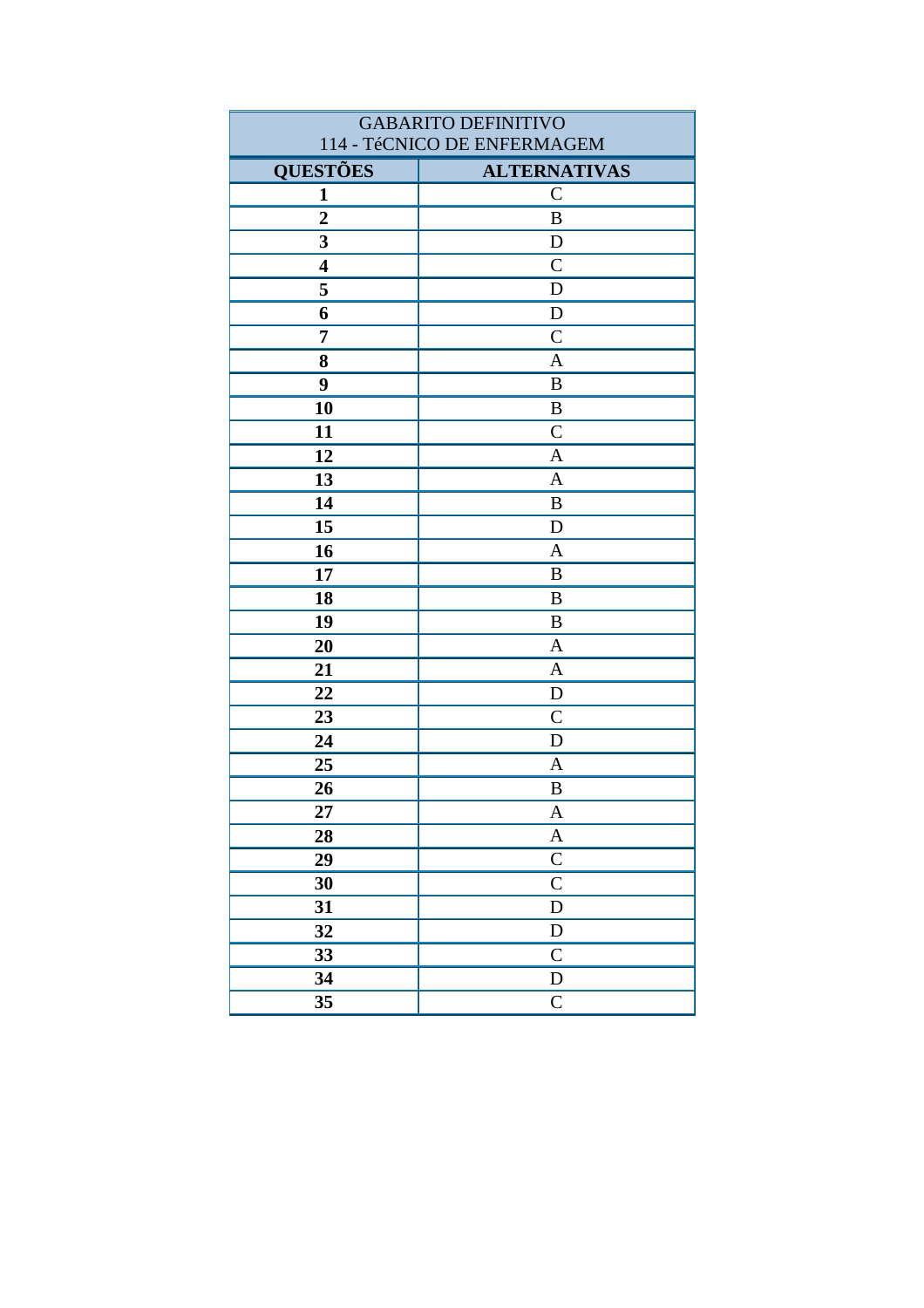| <b>GABARITO DEFINITIVO</b> |                           |
|----------------------------|---------------------------|
| 115 - TRATORISTA           |                           |
| <b>QUESTÕES</b>            | <b>ALTERNATIVAS</b>       |
| $\mathbf{1}$               | $\mathbf C$               |
| $\overline{2}$             | $\, {\bf B}$              |
| $\overline{\mathbf{3}}$    | D                         |
| $\overline{\mathbf{4}}$    | $\mathsf{C}$              |
| 5                          | $\mathbf D$               |
| 6                          | ${\bf D}$                 |
| $\overline{7}$             | $\mathcal{C}$             |
| 8                          | A                         |
| 9                          | $\, {\bf B}$              |
| 10                         | B                         |
| 11                         | $\overline{C}$            |
| 12                         | $\mathbf{A}$              |
| 13                         | $\mathbf{A}$              |
| 14                         | B                         |
| 15                         | ${\bf D}$                 |
| 16                         | $\mathbf{A}$              |
| 17                         | B                         |
| 18                         | B                         |
| 19                         | B                         |
| 20                         | $\mathbf{A}$              |
| 21                         | $\mathbf{A}$              |
| 22                         | D                         |
| 23                         | $\mathcal{C}$             |
| 24                         | $\mathbf D$               |
| 25                         | $\mathbf{A}$              |
| 26                         | $\, {\bf B}$              |
| 27                         | $\boldsymbol{A}$          |
| 28                         | $\boldsymbol{A}$          |
| 29                         | $\overline{C}$            |
| 30                         | $\overline{\overline{C}}$ |
| 31                         | D                         |
| 32                         | ${\bf D}$                 |
| 33                         | $\mathbf C$               |
| 34                         | ${\bf D}$                 |
| 35                         | $\mathsf{C}$              |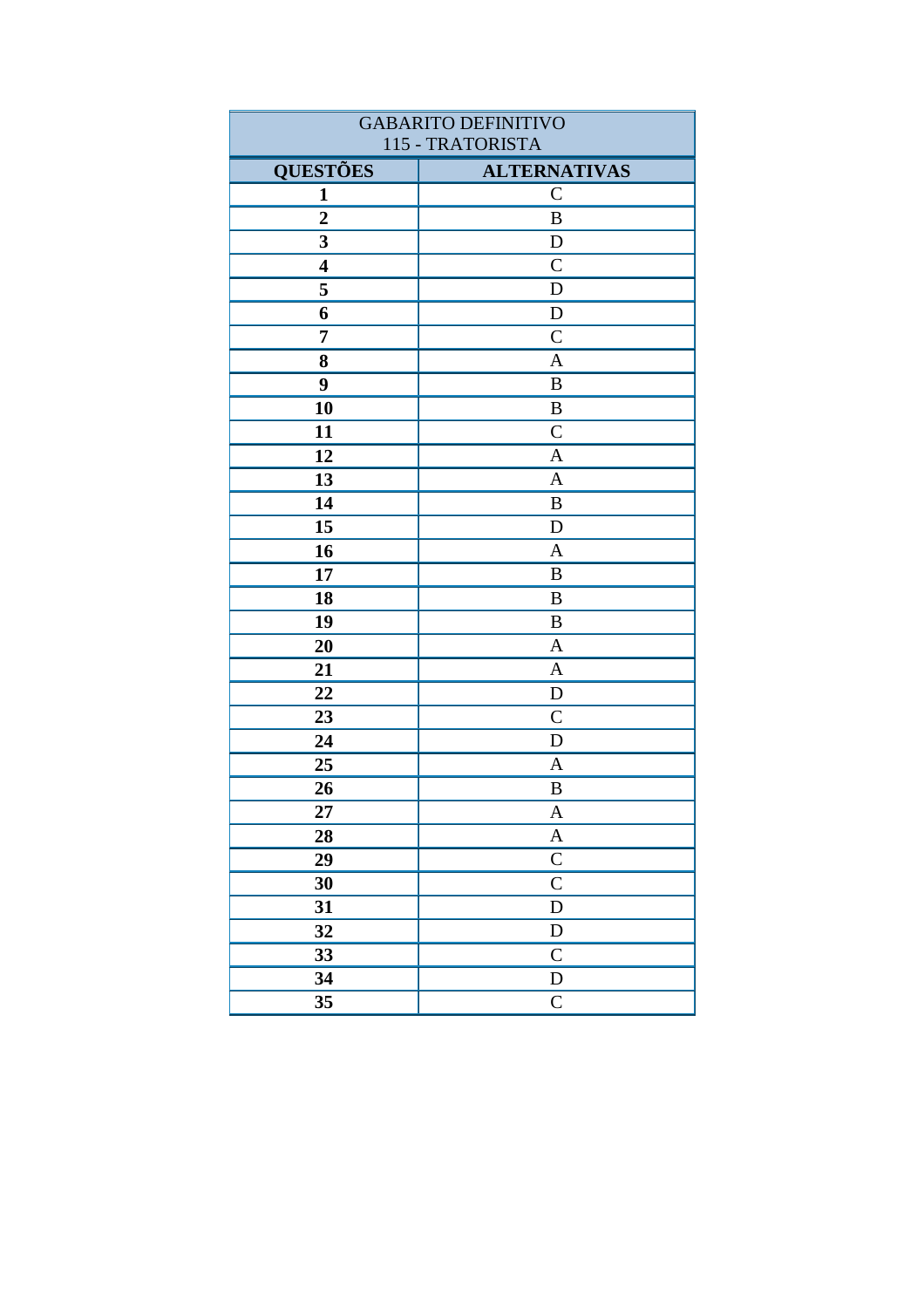| <b>GABARITO DEFINITIVO</b> |                           |
|----------------------------|---------------------------|
| 201 - ASSISTENTE SOCIAL    |                           |
| <b>QUESTÕES</b>            | <b>ALTERNATIVAS</b>       |
| 1                          | $\mathcal{C}$             |
| $\overline{2}$             | $\, {\bf B}$              |
| 3                          | D                         |
| $\overline{\mathbf{4}}$    | $\mathbf{A}$              |
| 5                          | D                         |
| 6                          | $\mathbf D$               |
| $\overline{7}$             | $\, {\bf B}$              |
| 8                          | $\, {\bf B}$              |
| 9                          | $\mathcal{C}$             |
| 10                         | $\mathbf D$               |
| 11                         | $\overline{C}$            |
| 12                         | $\mathbf D$               |
| 13                         | $\mathbf{A}$              |
| 14                         | B                         |
| 15                         | $\mathbf{A}$              |
| 16                         | $\mathbf D$               |
| 17                         | $\mathsf{C}$              |
| 18                         | $\mathcal{C}$             |
| 19                         | $\mathsf{C}$              |
| 20                         | $\mathbf{A}$              |
| 21                         | B                         |
| 22                         | $\mathbf{A}$              |
| 23                         | $\mathbf{A}$              |
| 24                         | $\mathbf D$               |
| 25                         | A                         |
| 26                         | $\mathbf C$               |
| 27                         | D                         |
| 28                         | $\, {\bf B}$              |
| 29                         | $\, {\bf B}$              |
| 30                         | $\mathsf{C}$              |
| 31                         | $\boldsymbol{A}$          |
| 32                         | $\, {\bf B}$              |
| 33                         | $\boldsymbol{\mathsf{A}}$ |
| 34                         | $\mathsf{C}$              |
| 35                         | $\, {\bf B}$              |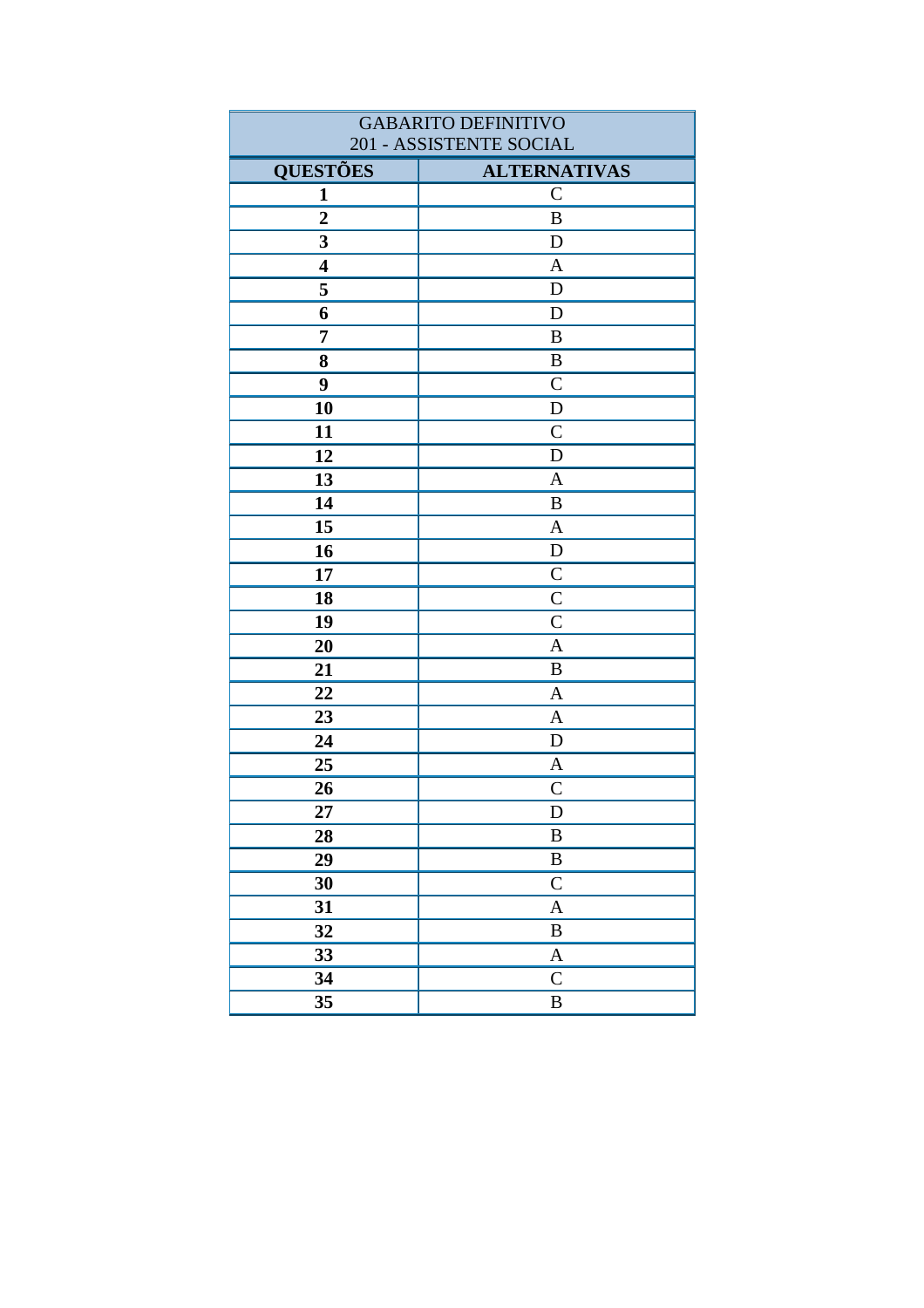| <b>GABARITO DEFINITIVO</b> |                           |
|----------------------------|---------------------------|
| 202 - DENTISTA             |                           |
| <b>QUESTÕES</b>            | <b>ALTERNATIVAS</b>       |
| 1                          | $\mathbf C$               |
| $\boldsymbol{2}$           | B                         |
| $\mathbf{3}$               | D                         |
| $\overline{\mathbf{4}}$    | $\mathbf{A}$              |
| 5                          | $\mathbf D$               |
| 6                          | $\mathbf D$               |
| $\overline{7}$             | B                         |
| 8                          | $\, {\bf B}$              |
| 9                          | $\mathcal{C}$             |
| 10                         | D                         |
| 11                         | $\mathcal{C}$             |
| 12                         | $\mathbf D$               |
| 13                         | $\mathbf{A}$              |
| 14                         | B                         |
| 15                         | $\boldsymbol{\mathsf{A}}$ |
| 16                         | $\mathbf D$               |
| 17                         | $\mathcal{C}$             |
| 18                         | $\overline{C}$            |
| 19                         | $\overline{C}$            |
| 20                         | $\overline{A}$            |
| 21                         | B                         |
| 22                         | $\mathbf{A}$              |
| 23                         | A                         |
| 24                         | $\mathbf D$               |
| 25                         | $\mathbf{A}$              |
| 26                         | $\mathsf{C}$              |
| 27                         | $\mathbf D$               |
| 28                         | $\, {\bf B}$              |
| 29                         | $\, {\bf B}$              |
| 30                         | $\mathsf{C}$              |
| 31                         | $\boldsymbol{A}$          |
| 32                         | $\, {\bf B}$              |
| 33                         | $\boldsymbol{A}$          |
| 34                         | $\mathsf{C}$              |
| 35                         | $\, {\bf B}$              |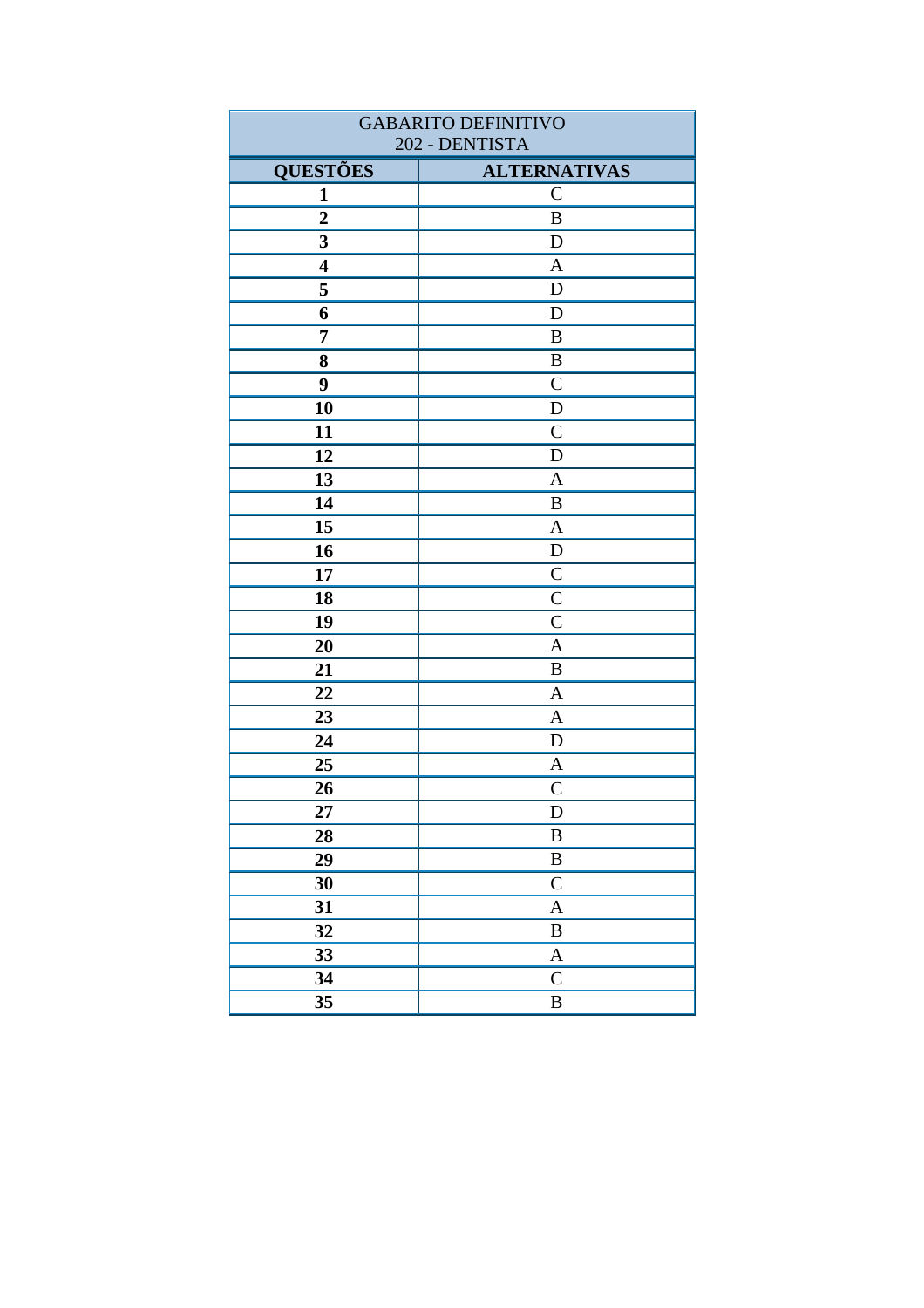| <b>GABARITO DEFINITIVO</b> |                     |
|----------------------------|---------------------|
| 203 - ENFERMEIRO           |                     |
| <b>QUESTÕES</b>            | <b>ALTERNATIVAS</b> |
| $\mathbf{1}$               | $\mathbf C$         |
| $\overline{2}$             | $\, {\bf B}$        |
| 3                          | D                   |
| $\overline{\mathbf{4}}$    | $\mathbf{A}$        |
| 5                          | $\mathbf D$         |
| 6                          | $\mathbf D$         |
| 7                          | B                   |
| 8                          | B                   |
| 9                          | $\overline{C}$      |
| 10                         | D                   |
| 11                         | $\overline{C}$      |
| 12                         | D                   |
| 13                         | $\mathbf{A}$        |
| 14                         | B                   |
| 15                         | $\mathbf{A}$        |
| 16                         | ${\bf D}$           |
| 17                         | $\mathsf{C}$        |
| 18                         | $\mathcal{C}$       |
| 19                         | <b>ANULADA</b>      |
| 20                         | $\mathbf{A}$        |
| 21                         | B                   |
| 22                         | $\mathbf{A}$        |
| 23                         | $\mathbf{A}$        |
| 24                         | $\mathbf D$         |
| 25                         | A                   |
| 26                         | $\mathsf{C}$        |
| 27                         | $\mathbf D$         |
| 28                         | $\, {\bf B}$        |
| 29                         | $\, {\bf B}$        |
| 30                         | $\mathsf{C}$        |
| 31                         | $\mathbf{A}$        |
| 32                         | $\, {\bf B}$        |
| 33                         | $\boldsymbol{A}$    |
| 34                         | <b>ANULADA</b>      |
| 35                         | $\, {\bf B}$        |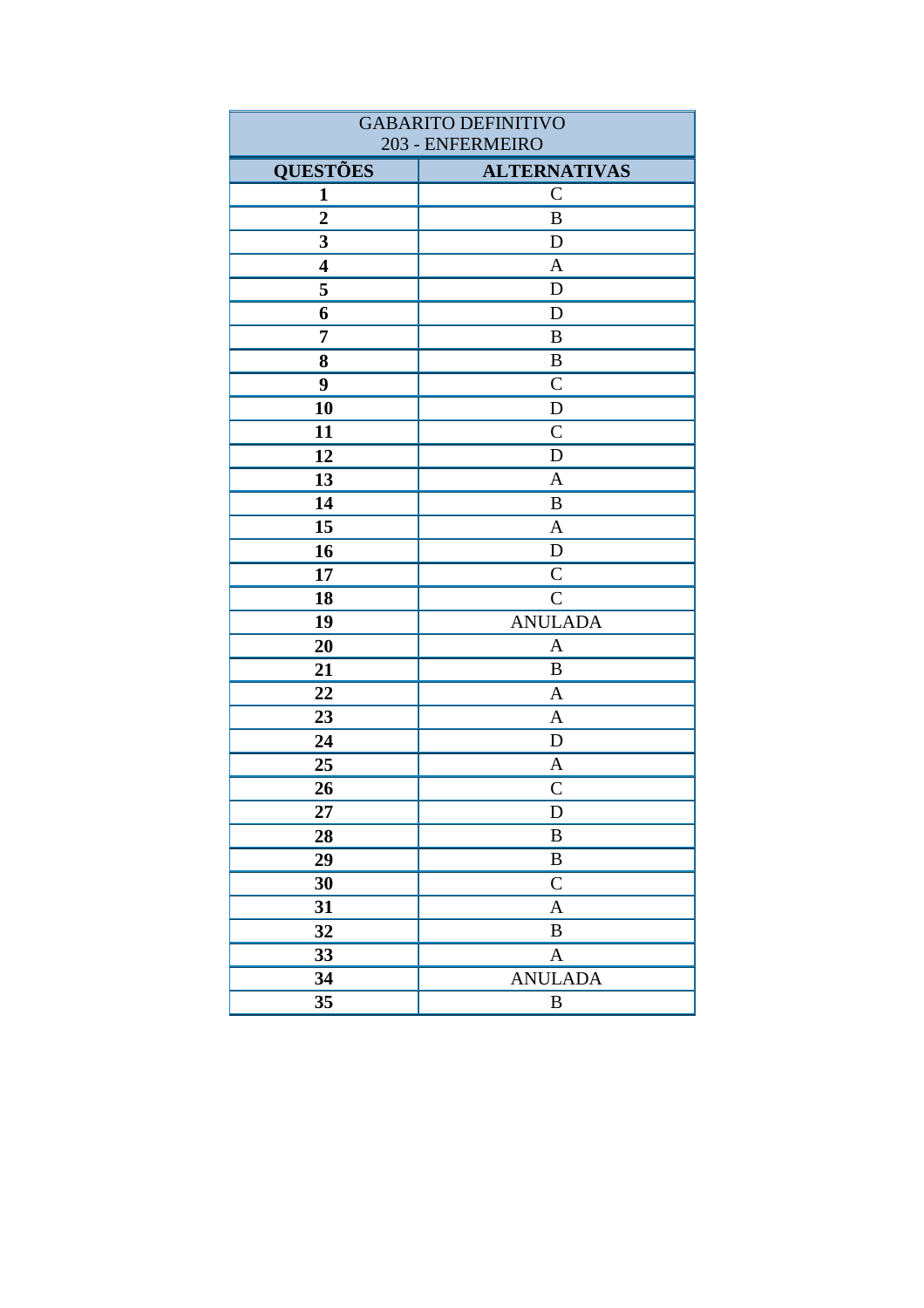| <b>GABARITO DEFINITIVO</b> |                               |
|----------------------------|-------------------------------|
|                            | 204 - FARMACêUTICO/BIOQUíMICO |
| <b>QUESTÕES</b>            | <b>ALTERNATIVAS</b>           |
| $\mathbf{1}$               | $\mathcal{C}$                 |
| $\overline{2}$             | $\, {\bf B}$                  |
| 3                          | D                             |
| $\overline{\mathbf{4}}$    | $\mathbf{A}$                  |
| 5                          | D                             |
| 6                          | D                             |
| 7                          | $\bf{B}$                      |
| 8                          | B                             |
| 9                          | $\mathcal{C}$                 |
| 10                         | ${\bf D}$                     |
| 11                         | $\mathcal{C}$                 |
| 12                         | $\mathbf D$                   |
| 13                         | $\mathbf{A}$                  |
| 14                         | $\, {\bf B}$                  |
| 15                         | $\overline{A}$                |
| 16                         | D                             |
| 17                         | $\overline{C}$                |
| 18                         | $\overline{C}$                |
| 19                         | $\mathsf{C}$                  |
| 20                         | $\mathbf{A}$                  |
| 21                         | $\bf{B}$                      |
| 22                         | $\mathbf{A}$                  |
| 23                         | $\mathbf{A}$                  |
| 24                         | D                             |
| 25                         | $\mathbf{A}$                  |
| 26                         | $\overline{C}$                |
| 27                         | D                             |
| 28                         | $\, {\bf B}$                  |
| 29                         | $\, {\bf B}$                  |
| 30                         | ${\bf C}$                     |
| 31                         | $\mathbf{A}$                  |
| 32                         | $\, {\bf B}$                  |
| 33                         | $\boldsymbol{A}$              |
| 34                         | $\mathsf{C}$                  |
| 35                         | $\, {\bf B}$                  |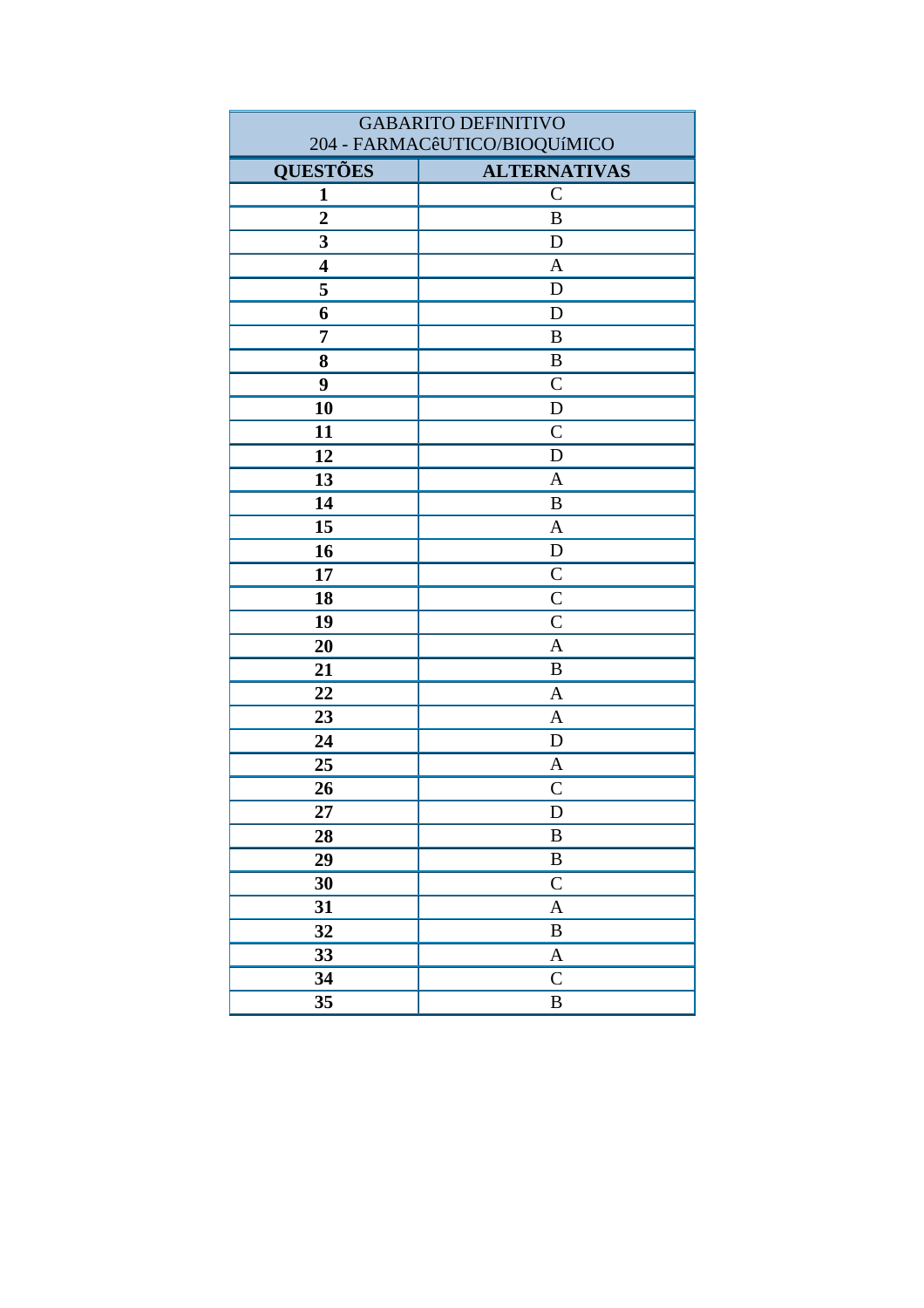| <b>GABARITO DEFINITIVO</b> |                           |
|----------------------------|---------------------------|
| 205 - FISCAL DE TRIBUTOS   |                           |
| <b>QUESTÕES</b>            | <b>ALTERNATIVAS</b>       |
| 1                          | $\mathcal{C}$             |
| $\overline{2}$             | $\, {\bf B}$              |
| 3                          | D                         |
| $\overline{\mathbf{4}}$    | $\mathbf{A}$              |
| 5                          | D                         |
| 6                          | $\mathbf D$               |
| $\overline{7}$             | $\, {\bf B}$              |
| 8                          | $\, {\bf B}$              |
| 9                          | $\mathcal{C}$             |
| 10                         | $\mathbf D$               |
| 11                         | $\overline{C}$            |
| 12                         | $\mathbf D$               |
| 13                         | $\overline{A}$            |
| 14                         | $\bf{B}$                  |
| 15                         | $\mathbf{A}$              |
| 16                         | $\mathbf D$               |
| 17                         | $\mathbf C$               |
| 18                         | $\mathcal{C}$             |
| 19                         | $\mathsf{C}$              |
| 20                         | $\mathbf{A}$              |
| 21                         | B                         |
| 22                         | $\mathbf{A}$              |
| 23                         | $\mathbf{A}$              |
| 24                         | $\mathbf D$               |
| 25                         | A                         |
| 26                         | $\mathsf{C}$              |
| 27                         | D                         |
| 28                         | $\, {\bf B}$              |
| 29                         | $\, {\bf B}$              |
| 30                         | $\mathsf{C}$              |
| 31                         | $\boldsymbol{A}$          |
| 32                         | $\, {\bf B}$              |
| 33                         | $\boldsymbol{\mathsf{A}}$ |
| 34                         | $\mathsf{C}$              |
| 35                         | $\, {\bf B}$              |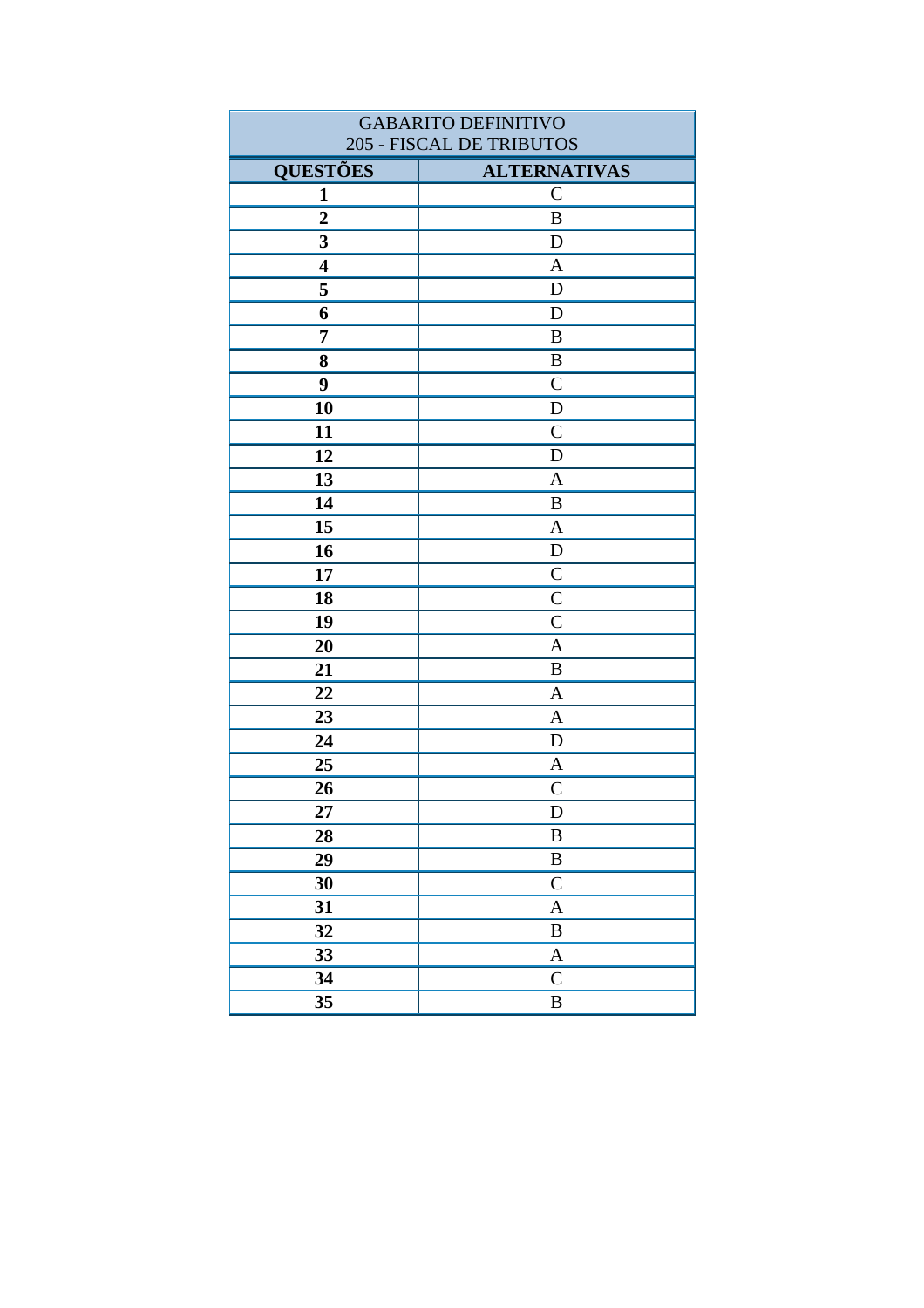| <b>GABARITO DEFINITIVO</b> |                           |
|----------------------------|---------------------------|
|                            | 206 - MéDICO              |
| <b>QUESTÕES</b>            | <b>ALTERNATIVAS</b>       |
| 1                          | $\mathbf C$               |
| $\boldsymbol{2}$           | B                         |
| $\mathbf{3}$               | D                         |
| $\overline{\mathbf{4}}$    | $\mathbf{A}$              |
| 5                          | $\mathbf D$               |
| 6                          | $\mathbf D$               |
| $\overline{7}$             | B                         |
| 8                          | $\, {\bf B}$              |
| 9                          | $\mathcal{C}$             |
| 10                         | D                         |
| 11                         | $\mathcal{C}$             |
| 12                         | $\mathbf D$               |
| 13                         | $\mathbf{A}$              |
| 14                         | B                         |
| 15                         | $\boldsymbol{\mathsf{A}}$ |
| 16                         | ${\bf D}$                 |
| 17                         | $\mathcal{C}$             |
| 18                         | $\overline{C}$            |
| 19                         | $\overline{C}$            |
| 20                         | $\overline{A}$            |
| 21                         | B                         |
| 22                         | $\mathbf{A}$              |
| 23                         | A                         |
| 24                         | ${\bf D}$                 |
| 25                         | $\mathbf{A}$              |
| 26                         | $\mathsf{C}$              |
| 27                         | $\mathbf D$               |
| 28                         | $\, {\bf B}$              |
| 29                         | $\, {\bf B}$              |
| 30                         | $\mathsf{C}$              |
| 31                         | $\boldsymbol{\mathsf{A}}$ |
| 32                         | $\, {\bf B}$              |
| 33                         | $\boldsymbol{A}$          |
| 34                         | $\mathsf{C}$              |
| 35                         | $\, {\bf B}$              |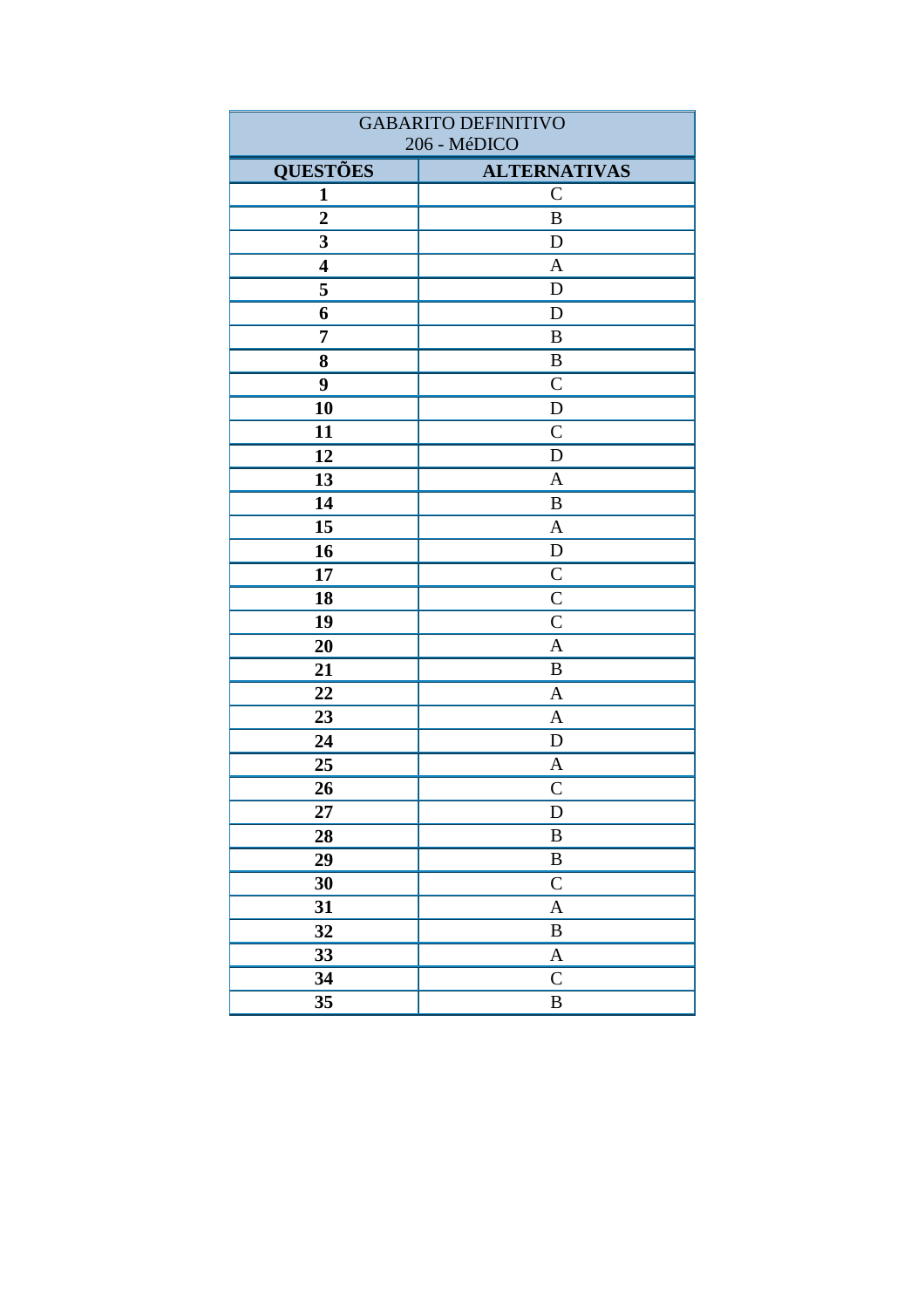| <b>GABARITO DEFINITIVO</b> |                     |
|----------------------------|---------------------|
| 207 - NUTRICIONISTA        |                     |
| <b>QUESTÕES</b>            | <b>ALTERNATIVAS</b> |
| $\mathbf{1}$               | $\mathbf C$         |
| $\overline{2}$             | $\, {\bf B}$        |
| $\overline{\mathbf{3}}$    | D                   |
| $\overline{\mathbf{4}}$    | $\mathbf{A}$        |
| 5                          | $\mathbf D$         |
| 6                          | $\mathbf D$         |
| $\overline{7}$             | $\, {\bf B}$        |
| 8                          | $\, {\bf B}$        |
| 9                          | $\overline{C}$      |
| 10                         | D                   |
| 11                         | $\overline{C}$      |
| 12                         | D                   |
| 13                         | $\mathbf{A}$        |
| 14                         | B                   |
| 15                         | $\mathbf{A}$        |
| 16                         | ${\bf D}$           |
| 17                         | $\mathsf{C}$        |
| 18                         | $\mathcal{C}$       |
| 19                         | $\overline{C}$      |
| 20                         | $\overline{A}$      |
| 21                         | B                   |
| 22                         | $\mathbf{A}$        |
| 23                         | $\mathbf{A}$        |
| 24                         | $\mathbf D$         |
| 25                         | $\mathbf{A}$        |
| 26                         | $\mathsf{C}$        |
| 27                         | $\mathbf D$         |
| 28                         | $\, {\bf B}$        |
| 29                         | $\, {\bf B}$        |
| 30                         | $\mathsf{C}$        |
| 31                         | $\mathbf{A}$        |
| 32                         | $\, {\bf B}$        |
| 33                         | $\boldsymbol{A}$    |
| 34                         | $\mathsf{C}$        |
| 35                         | $\, {\bf B}$        |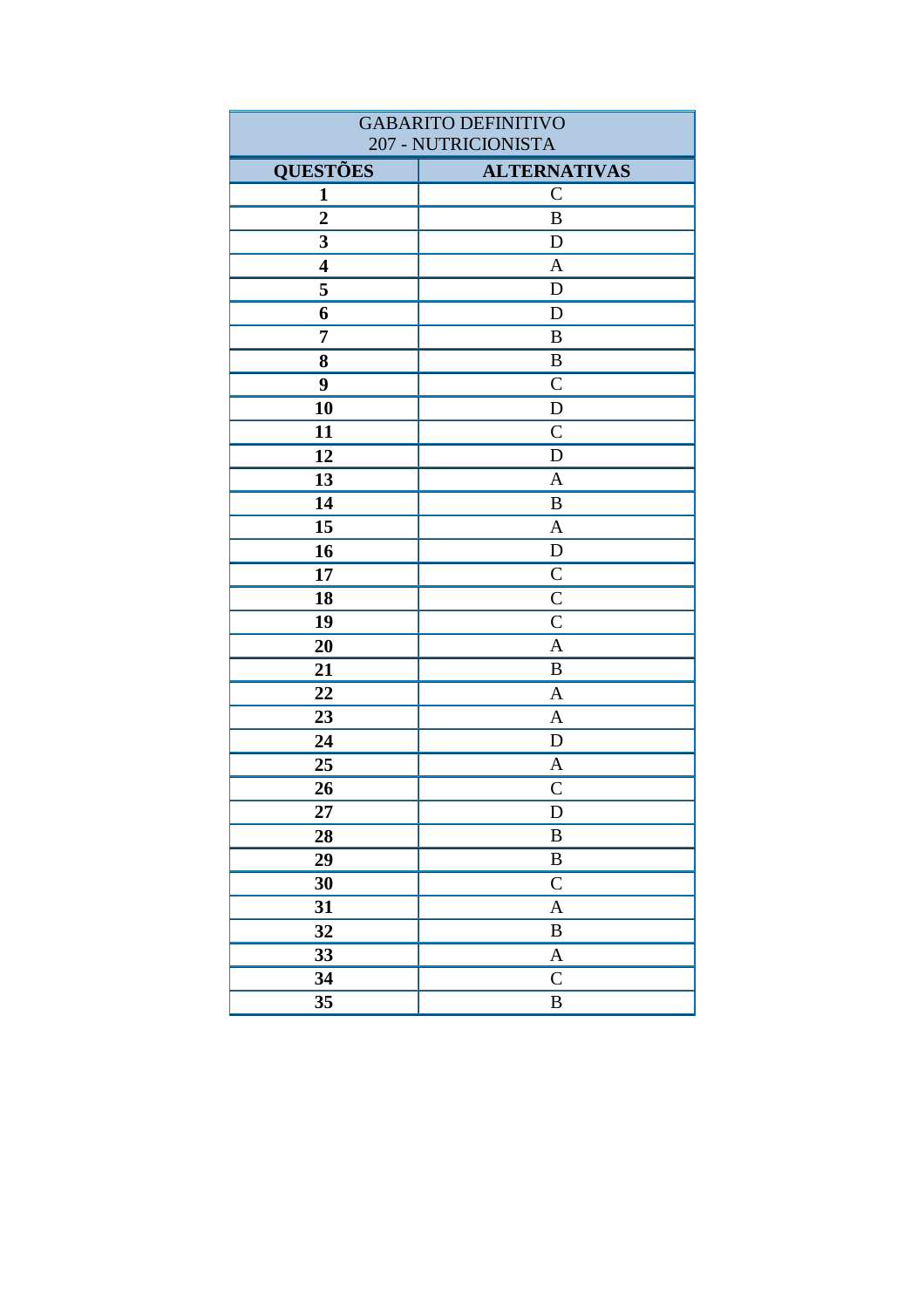| <b>GABARITO DEFINITIVO</b> |                           |
|----------------------------|---------------------------|
| 208 - PROFESSOR DE ARTES   |                           |
| <b>QUESTÕES</b>            | <b>ALTERNATIVAS</b>       |
| $\mathbf{1}$               | $\mathsf{C}$              |
| $\overline{2}$             | $\, {\bf B}$              |
| 3                          | $\mathbf D$               |
| $\overline{\mathbf{4}}$    | $\mathbf{A}$              |
| 5                          | D                         |
| 6                          | D                         |
| $\overline{7}$             | $\bf{B}$                  |
| 8                          | $\boldsymbol{B}$          |
| 9                          | $\overline{C}$            |
| 10                         | ${\bf D}$                 |
| 11                         | $\mathcal{C}$             |
| 12                         | $\mathbf D$               |
| 13                         | $\mathbf{A}$              |
| 14                         | $\boldsymbol{B}$          |
| 15                         | $\overline{A}$            |
| 16                         | $\mathbf D$               |
| 17                         | $\mathbf C$               |
| 18                         | $\mathcal{C}$             |
| 19                         | $\mathsf{C}$              |
| 20                         | $\overline{A}$            |
| 21                         | $\bf{B}$                  |
| 22                         | A                         |
| 23                         | $\mathbf{A}$              |
| 24                         | $\mathbf D$               |
| 25                         | $\mathbf{A}$              |
| 26                         | $\mathcal{C}$             |
| 27                         | D                         |
| 28                         | $\, {\bf B}$              |
| 29                         | $\, {\bf B}$              |
| 30                         | $\mathsf C$               |
| 31                         | $\mathbf{A}$              |
| 32                         | $\, {\bf B}$              |
| 33                         | $\boldsymbol{\mathsf{A}}$ |
| 34                         | $\mathsf{C}$              |
| 35                         | $\, {\bf B}$              |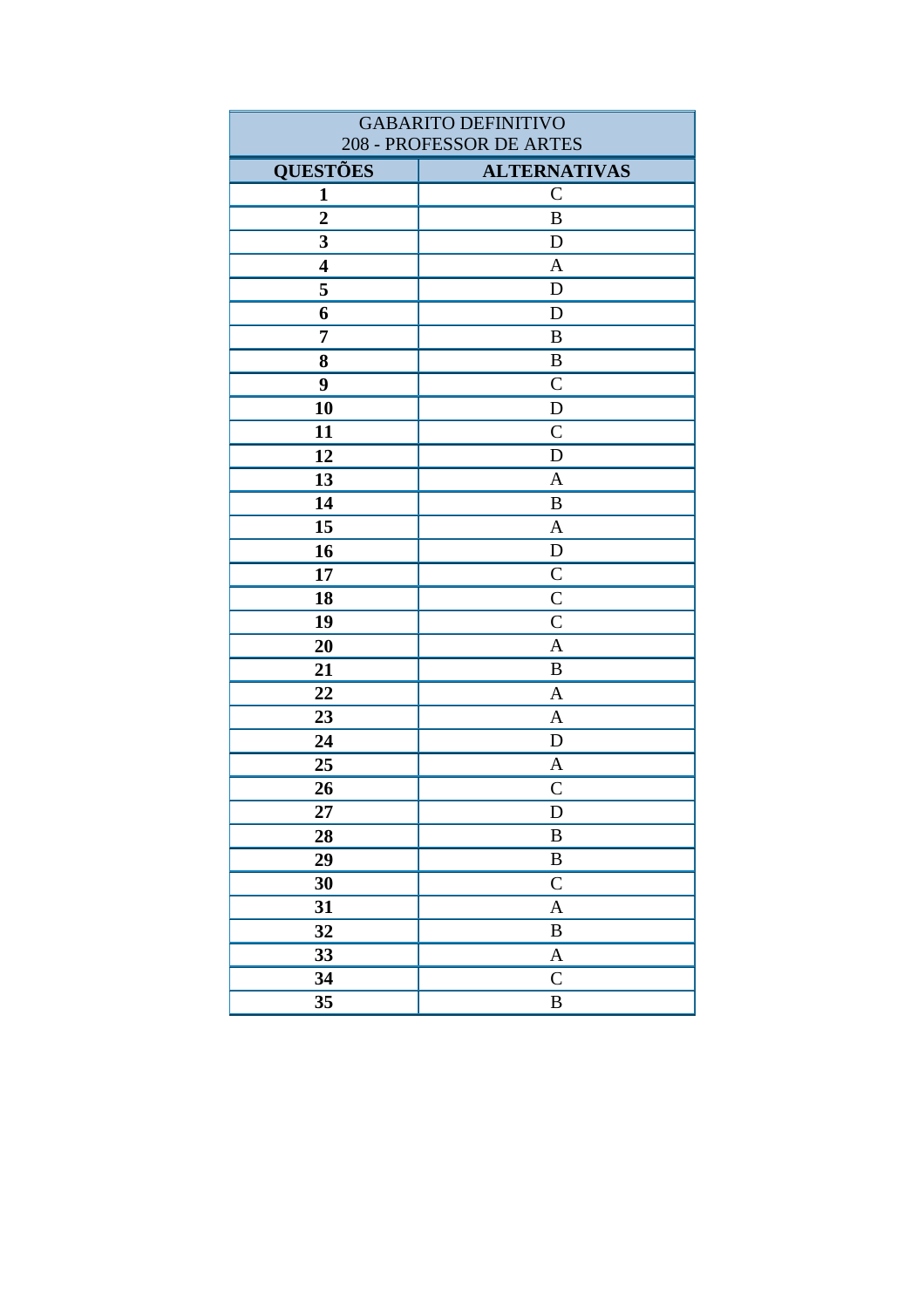| <b>GABARITO DEFINITIVO</b>         |                     |
|------------------------------------|---------------------|
| 209 - PROFESSOR DE EDUCAçãO FíSICA |                     |
| <b>QUESTÕES</b>                    | <b>ALTERNATIVAS</b> |
| $\mathbf{1}$                       | $\mathcal{C}$       |
| $\overline{2}$                     | $\bf{B}$            |
| 3<br>$\overline{\mathbf{4}}$       | D                   |
| 5                                  | $\mathbf{A}$<br>D   |
|                                    | D                   |
| 6<br>7                             | $\bf{B}$            |
|                                    |                     |
| 8                                  | $\, {\bf B}$        |
| 9                                  | $\mathcal{C}$       |
| 10                                 | $\mathbf D$         |
| 11                                 | $\mathcal{C}$       |
| 12                                 | $\mathbf D$         |
| 13                                 | $\mathbf{A}$        |
| 14                                 | $\bf{B}$            |
| 15                                 | $\mathbf{A}$        |
| 16                                 | ${\bf D}$           |
| 17                                 | $\overline{C}$      |
| 18                                 | $\overline{C}$      |
| 19                                 | $\mathsf{C}$        |
| 20                                 | $\mathbf{A}$        |
| 21                                 | $\bf{B}$            |
| 22                                 | $\mathbf{A}$        |
| 23                                 | $\mathbf{A}$        |
| 24                                 | $\mathbf D$         |
| 25                                 | D                   |
| 26                                 | $\overline{C}$      |
| 27                                 | D                   |
| 28                                 | $\, {\bf B}$        |
| 29                                 | $\, {\bf B}$        |
| 30                                 | $\boldsymbol{A}$    |
| 31                                 | $\mathbf{A}$        |
| 32                                 | $\, {\bf B}$        |
| 33                                 | $\mathbf{A}$        |
| 34                                 | $\mathbf{A}$        |
| 35                                 | $\, {\bf B}$        |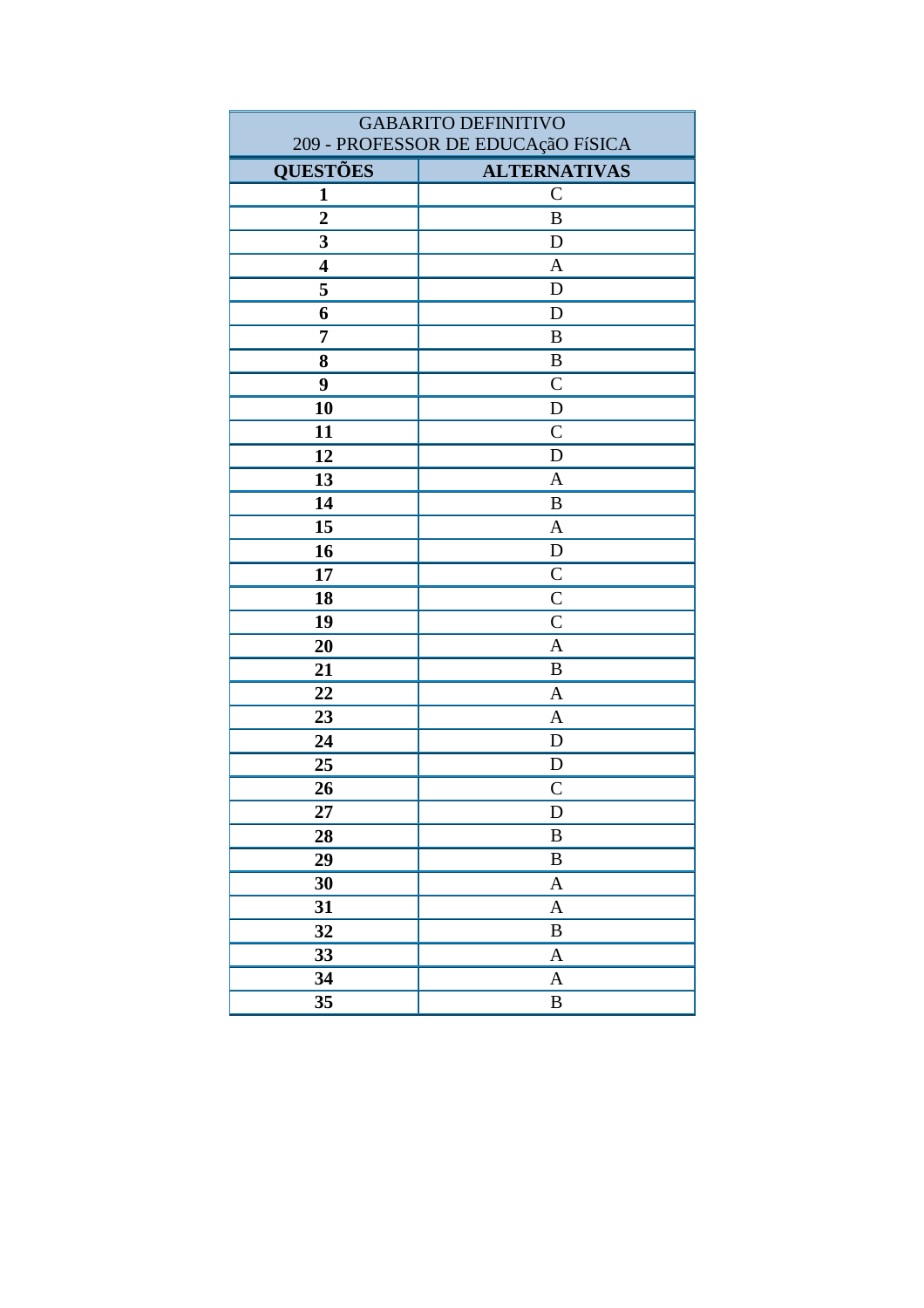| <b>GABARITO DEFINITIVO</b>           |                     |
|--------------------------------------|---------------------|
| 210 - PROFESSOR DE EDUCAçãO INFANTIL |                     |
| <b>QUESTÕES</b>                      | <b>ALTERNATIVAS</b> |
| $\mathbf{1}$                         | $\mathsf{C}$        |
| $\overline{2}$                       | $\, {\bf B}$        |
| 3                                    | ${\bf D}$           |
| $\overline{\mathbf{4}}$              | $\mathbf{A}$        |
| 5                                    | $\mathbf D$         |
| 6                                    | D                   |
| 7                                    | $\bf{B}$            |
| 8                                    | $\, {\bf B}$        |
| 9                                    | $\mathcal{C}$       |
| 10                                   | $\mathbf D$         |
| 11                                   | $\mathsf{C}$        |
| 12                                   | $\mathbf D$         |
| 13                                   | $\overline{A}$      |
| 14                                   | $\bf{B}$            |
| 15                                   | $\mathbf{A}$        |
| 16                                   | ${\rm D}$           |
| 17                                   | $\mathsf{C}$        |
| 18                                   | $\overline{C}$      |
| 19                                   | $\mathsf{C}$        |
| 20                                   | $\overline{A}$      |
| 21                                   | $\, {\bf B}$        |
| 22                                   | $\mathbf{A}$        |
| 23                                   | $\mathbf{A}$        |
| 24                                   | D                   |
| 25                                   | $\mathbf{A}$        |
| 26                                   | $\mathsf{C}$        |
| 27                                   | D                   |
| 28                                   | $\, {\bf B}$        |
| 29                                   | B                   |
| 30                                   | $\mathbf C$         |
| 31                                   | $\mathbf{A}$        |
| 32                                   | $\, {\bf B}$        |
| 33                                   | $\mathbf{A}$        |
| 34                                   | $\mathsf C$         |
| 35                                   | $\, {\bf B}$        |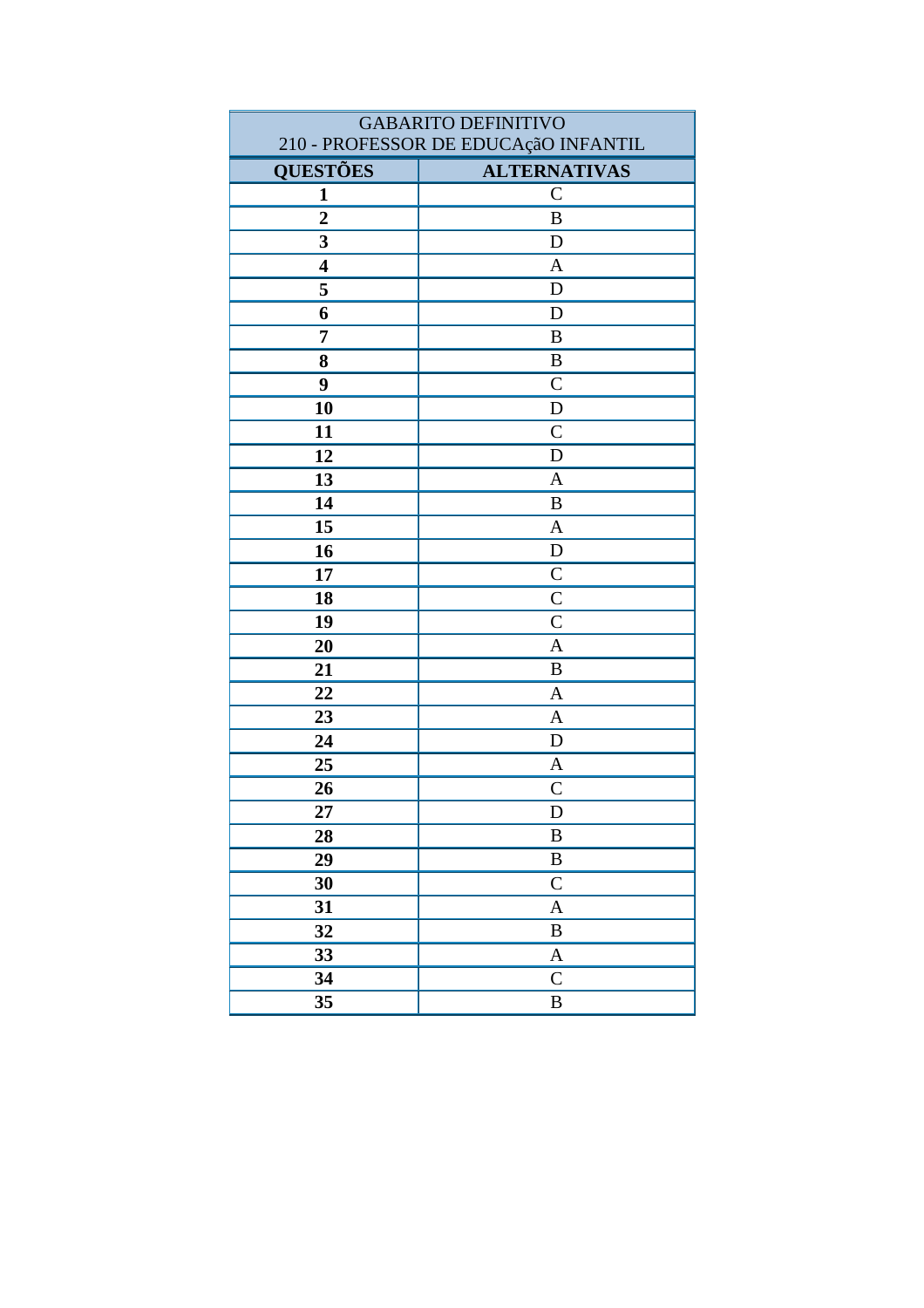| <b>GABARITO DEFINITIVO</b>  |                     |
|-----------------------------|---------------------|
| 211 - PROFESSOR DE HISTÓRIA |                     |
| <b>QUESTÕES</b>             | <b>ALTERNATIVAS</b> |
| $\mathbf{1}$                | $\mathsf{C}$        |
| $\overline{2}$              | $\, {\bf B}$        |
| 3                           | D                   |
| $\overline{\mathbf{4}}$     | $\mathbf{A}$        |
| 5                           | D                   |
| 6                           | D                   |
| 7                           | $\, {\bf B}$        |
| 8                           | B                   |
| 9                           | $\mathcal{C}$       |
| 10                          | ${\bf D}$           |
| 11                          | $\mathcal{C}$       |
| 12                          | $\mathbf D$         |
| 13                          | $\mathbf{A}$        |
| 14                          | $\, {\bf B}$        |
| 15                          | $\mathbf{A}$        |
| 16                          | D                   |
| 17                          | $\overline{C}$      |
| 18                          | $\mathcal{C}$       |
| 19                          | $\mathsf{C}$        |
| 20                          | $\mathbf{A}$        |
| 21                          | $\bf{B}$            |
| 22                          | $\mathbf{A}$        |
| 23                          | $\mathbf{A}$        |
| 24                          | D                   |
| 25                          | $\mathbf{A}$        |
| 26                          | $\overline{C}$      |
| 27                          | D                   |
| 28                          | $\, {\bf B}$        |
| 29                          | $\, {\bf B}$        |
| 30                          | ${\bf C}$           |
| 31                          | $\mathbf{A}$        |
| 32                          | $\, {\bf B}$        |
| 33                          | $\boldsymbol{A}$    |
| 34                          | $\mathsf{C}$        |
| 35                          | $\, {\bf B}$        |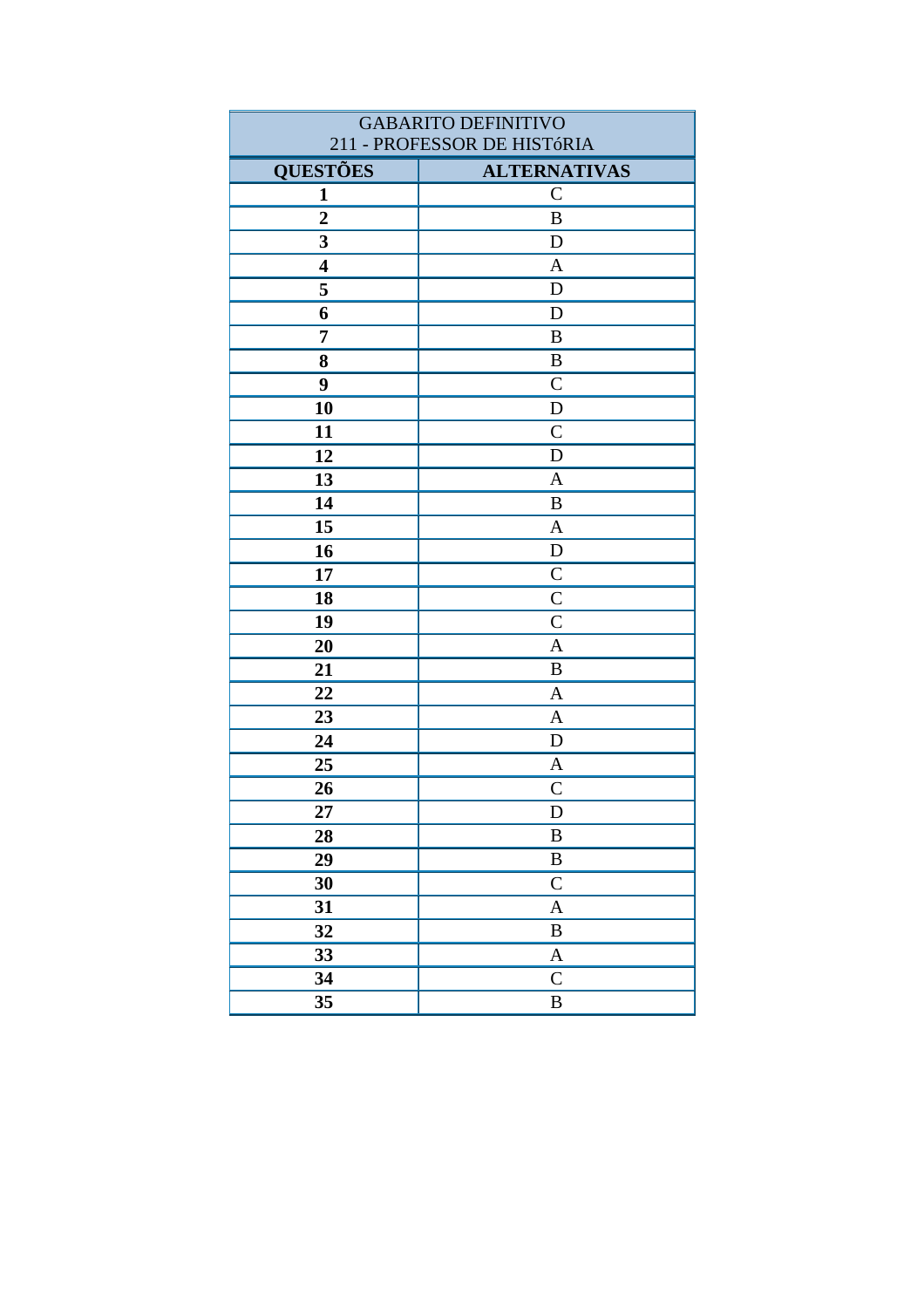| <b>GABARITO DEFINITIVO</b><br>212 - PROFESSOR DE INGLêS |                           |
|---------------------------------------------------------|---------------------------|
| <b>QUESTÕES</b>                                         | <b>ALTERNATIVAS</b>       |
| $\mathbf{1}$                                            | $\mathsf{C}$              |
| $\overline{2}$                                          | $\, {\bf B}$              |
| 3                                                       | $\mathbf D$               |
| $\overline{\mathbf{4}}$                                 | $\mathbf{A}$              |
| 5                                                       | D                         |
| 6                                                       | $\mathbf D$               |
| $\overline{7}$                                          | $\bf{B}$                  |
| 8                                                       | $\boldsymbol{B}$          |
| 9                                                       | $\mathsf{C}$              |
| 10                                                      | ${\bf D}$                 |
| 11                                                      | $\mathcal{C}$             |
| 12                                                      | $\mathbf D$               |
| 13                                                      | $\mathbf{A}$              |
| 14                                                      | $\boldsymbol{B}$          |
| 15                                                      | $\overline{A}$            |
| 16                                                      | $\mathbf D$               |
| 17                                                      | $\mathbf C$               |
| 18                                                      | $\mathcal{C}$             |
| 19                                                      | $\mathsf{C}$              |
| 20                                                      | $\overline{A}$            |
| 21                                                      | $\bf{B}$                  |
| 22                                                      | A                         |
| 23                                                      | $\mathbf{A}$              |
| 24                                                      | $\mathbf D$               |
| 25                                                      | $\mathbf{A}$              |
| 26                                                      | $\mathcal{C}$             |
| 27                                                      | D                         |
| 28                                                      | $\, {\bf B}$              |
| 29                                                      | $\, {\bf B}$              |
| 30                                                      | $\mathsf C$               |
| 31                                                      | $\mathbf{A}$              |
| 32                                                      | $\, {\bf B}$              |
| 33                                                      | $\boldsymbol{\mathsf{A}}$ |
| 34                                                      | $\mathsf{C}$              |
| 35                                                      | $\, {\bf B}$              |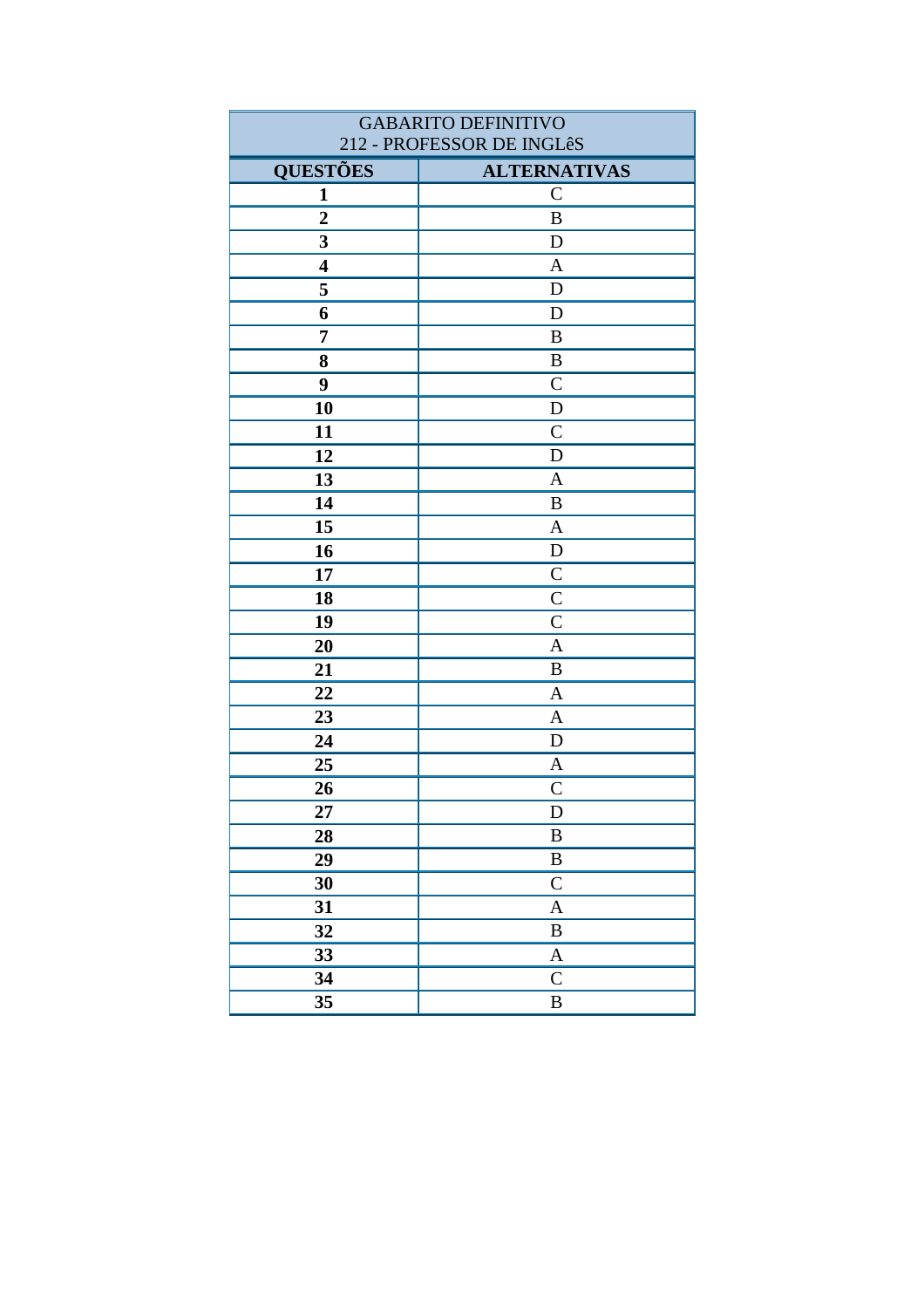| <b>GABARITO DEFINITIVO</b>    |                     |
|-------------------------------|---------------------|
| 213 - PROFESSOR DE MATEMáTICA |                     |
| <b>QUESTÕES</b>               | <b>ALTERNATIVAS</b> |
| $\mathbf{1}$                  | $\mathcal{C}$       |
| $\overline{2}$                | $\, {\bf B}$        |
| 3                             | D                   |
| $\overline{\mathbf{4}}$       | $\mathbf{A}$        |
| 5                             | $\mathbf D$         |
| 6                             | D                   |
| $\overline{7}$                | $\bf{B}$            |
| 8                             | $\, {\bf B}$        |
| 9                             | $\mathcal{C}$       |
| 10                            | $\mathbf D$         |
| 11                            | $\mathcal{C}$       |
| 12                            | $\mathbf D$         |
| 13                            | $\mathbf{A}$        |
| 14                            | B                   |
| 15                            | $\mathbf{A}$        |
| 16                            | ${\bf D}$           |
| 17                            | $\mathsf{C}$        |
| 18                            | $\overline{C}$      |
| 19                            | $\mathsf{C}$        |
| 20                            | $\mathbf{A}$        |
| 21                            | $\bf{B}$            |
| 22                            | $\mathbf{A}$        |
| 23                            | $\mathbf{A}$        |
| 24                            | D                   |
| 25                            | $\mathbf{A}$        |
| 26                            | $\mathsf{C}$        |
| 27                            | D                   |
| 28                            | $\bf{B}$            |
| 29                            | $\, {\bf B}$        |
| 30                            | $\mathbf C$         |
| 31                            | $\mathbf{A}$        |
| 32                            | $\, {\bf B}$        |
| 33                            | $\mathbf{A}$        |
| 34                            | $\mathbf C$         |
| 35                            | $\, {\bf B}$        |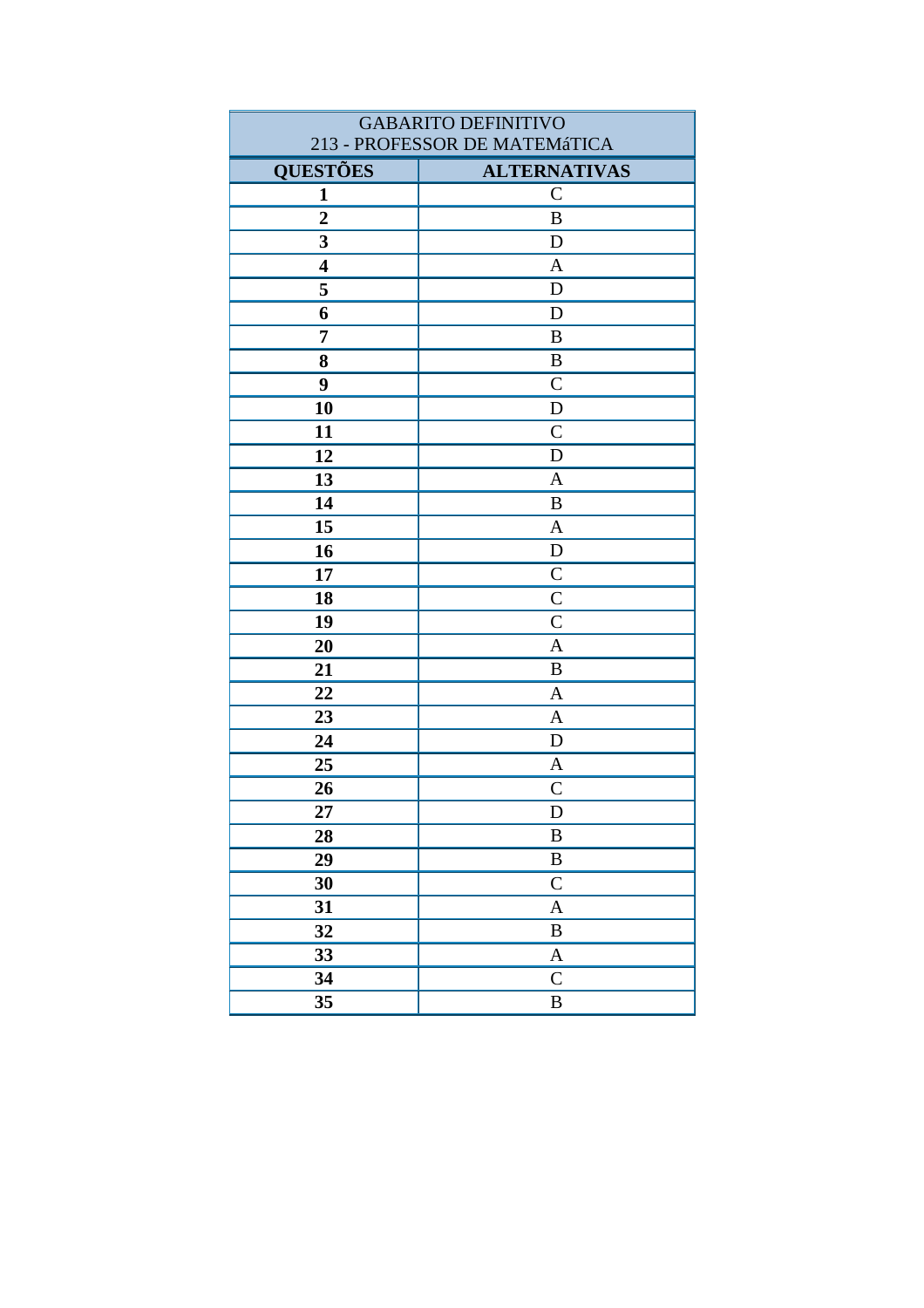| <b>GABARITO DEFINITIVO</b>   |                     |
|------------------------------|---------------------|
| 214 - PROFESSOR DE PORTUGUêS |                     |
| <b>QUESTÕES</b>              | <b>ALTERNATIVAS</b> |
| $\mathbf{1}$                 | $\mathcal{C}$       |
| $\overline{2}$               | $\, {\bf B}$        |
| 3                            | D                   |
| $\overline{\mathbf{4}}$      | $\mathbf{A}$        |
| 5                            | $\mathbf D$         |
| 6                            | D                   |
| $\overline{7}$               | $\bf{B}$            |
| 8                            | $\, {\bf B}$        |
| 9                            | $\mathcal{C}$       |
| 10                           | $\mathbf D$         |
| 11                           | $\mathcal{C}$       |
| 12                           | $\mathbf D$         |
| 13                           | $\mathbf{A}$        |
| 14                           | B                   |
| 15                           | $\mathbf{A}$        |
| 16                           | ${\bf D}$           |
| 17                           | $\mathsf{C}$        |
| 18                           | $\overline{C}$      |
| 19                           | $\mathsf{C}$        |
| 20                           | $\mathbf{A}$        |
| 21                           | $\bf{B}$            |
| 22                           | $\mathbf{A}$        |
| 23                           | $\mathbf{A}$        |
| 24                           | D                   |
| 25                           | $\mathbf{A}$        |
| 26                           | $\mathsf{C}$        |
| 27                           | D                   |
| 28                           | $\bf{B}$            |
| 29                           | $\, {\bf B}$        |
| 30                           | $\mathbf C$         |
| 31                           | $\mathbf{A}$        |
| 32                           | $\, {\bf B}$        |
| 33                           | $\mathbf{A}$        |
| 34                           | $\mathbf C$         |
| 35                           | $\, {\bf B}$        |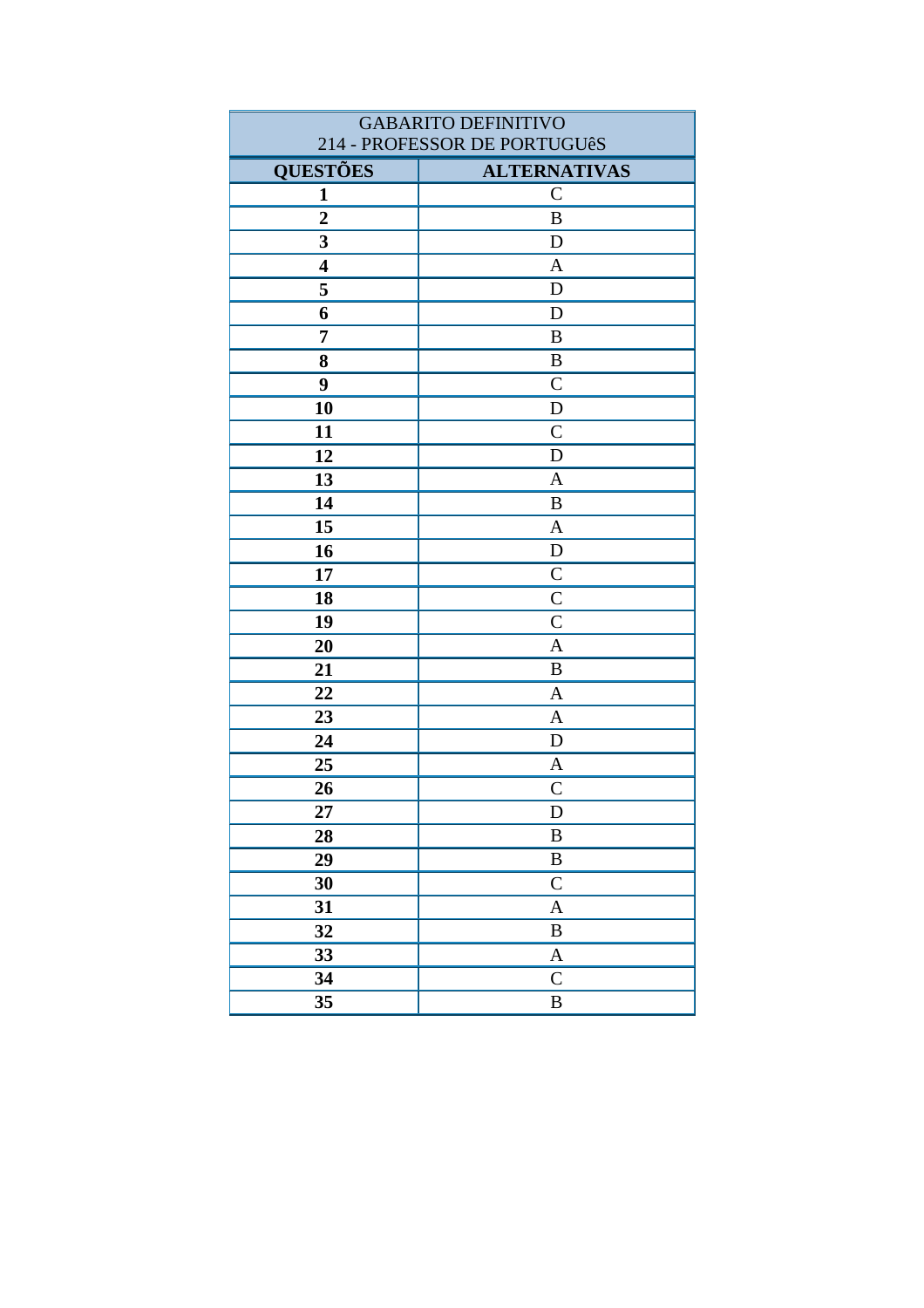| <b>GABARITO DEFINITIVO</b>              |                     |
|-----------------------------------------|---------------------|
| 215 - PROFESSOR DO ENSINO FUNDAMENTAL I |                     |
| <b>QUESTÕES</b>                         | <b>ALTERNATIVAS</b> |
| $\mathbf{1}$                            | $\overline{C}$      |
| $\overline{2}$                          | B                   |
| $\overline{\mathbf{3}}$                 | $\mathbf D$         |
| $\overline{\mathbf{4}}$                 | $\mathbf{A}$        |
| 5                                       | $\mathbf D$         |
| 6                                       | D                   |
| 7                                       | $\bf{B}$            |
| 8                                       | B                   |
| 9                                       | $\mathcal{C}$       |
| 10                                      | D                   |
| 11                                      | $\overline{C}$      |
| 12                                      | D                   |
| 13                                      | $\mathbf{A}$        |
| 14                                      | B                   |
| 15                                      | $\mathbf{A}$        |
| 16                                      | ${\bf D}$           |
| 17                                      | $\mathcal{C}$       |
| 18                                      | $\mathcal{C}$       |
| 19                                      | $\overline{C}$      |
| 20                                      | $\mathbf{A}$        |
| 21                                      | $\, {\bf B}$        |
| 22                                      | $\mathbf{A}$        |
| 23                                      | $\mathbf{A}$        |
| 24                                      | D                   |
| 25                                      | A                   |
| 26                                      | $\mathsf{C}$        |
| 27                                      | ${\bf D}$           |
| 28                                      | B                   |
| 29                                      | $\, {\bf B}$        |
| 30                                      | $\overline{C}$      |
| 31                                      | <b>ANULADA</b>      |
| 32                                      | $\, {\bf B}$        |
| 33                                      | $\mathbf{A}$        |
| 34                                      | $\mathbf C$         |
| 35                                      | B                   |